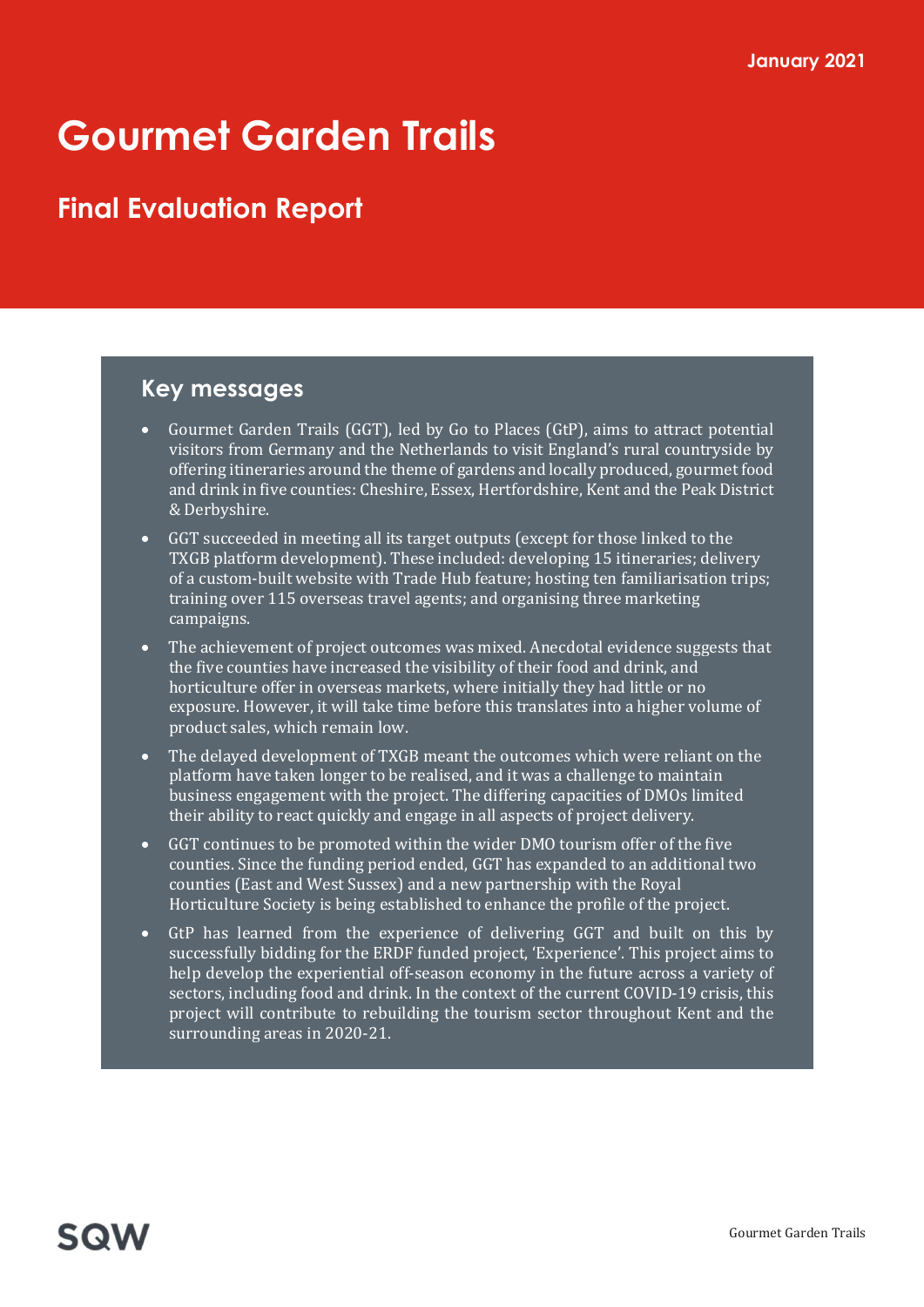# **SQW**

# 1. Introduction

This is the Final Evaluation Report for the evaluation of Gourmet Garden Trails (GGT) led by Go to Places (GtP), supported by the Discover England Fund. This report is the third and final output of the evaluation work, implementing the approach set out in the Evaluation Plan, agreed with the project and VisitBritain/VisitEngland (VB/VE) in November 2019.

This report will focus primarily on the project outputs and outcomes delivered up until March 2020 (pre-COVID-19), and the anticipated outcomes looking forward (further detail regarding the project activities and anticipated outcomes can be found in the logic model in Annex A). Where relevant, activities undertaken in the first two years of delivery and/or the findings from the Interim Report will be drawn on to contextualise the evidence presented. The purpose of the Final Evaluation is to:

- summarise delivery progress against anticipated activities, including key barriers and enablers, following project completion in September 2019
- provide a final assessment of delivery of project output and outcomes, and progress against agreed targets for 2020 (to March 2020)
- assess the implications of COVID-19 on the achievement of project outcomes to date, and looking forward
- consider the anticipated outcomes/ impact which may be delivered in the future.

## About Gourmet Garden Trails

Gourmet Garden Trails (GGT) aimed to attract potential visitors from Germany and the Netherlands to visit England's rural countryside. Visitors were attracted by offering holiday itineraries around the theme of gardens and locally produced, gourmet food and drink in five counties: Cheshire, Essex, Hertfordshire, Kent and the Peak District & Derbyshire. The project's objectives were:

- to develop bookable tourism products in line with market trends and in response to consumer demands in the food and drink, and horticultural industries
- to change the perception of England's food offer among visitors from Germany and the **Netherlands**
- to grow the volume and spend of tourists from Germany and the Netherlands to England in the five counties
- to enhance the experience of German and Dutch visitors by building itineraries that offer a diversity of food and garden products.

The project was delivered over two years, from 2017 to September 2019. Note that project delivery started slightly later than most of the other large-scale Discover England Fund projects. This was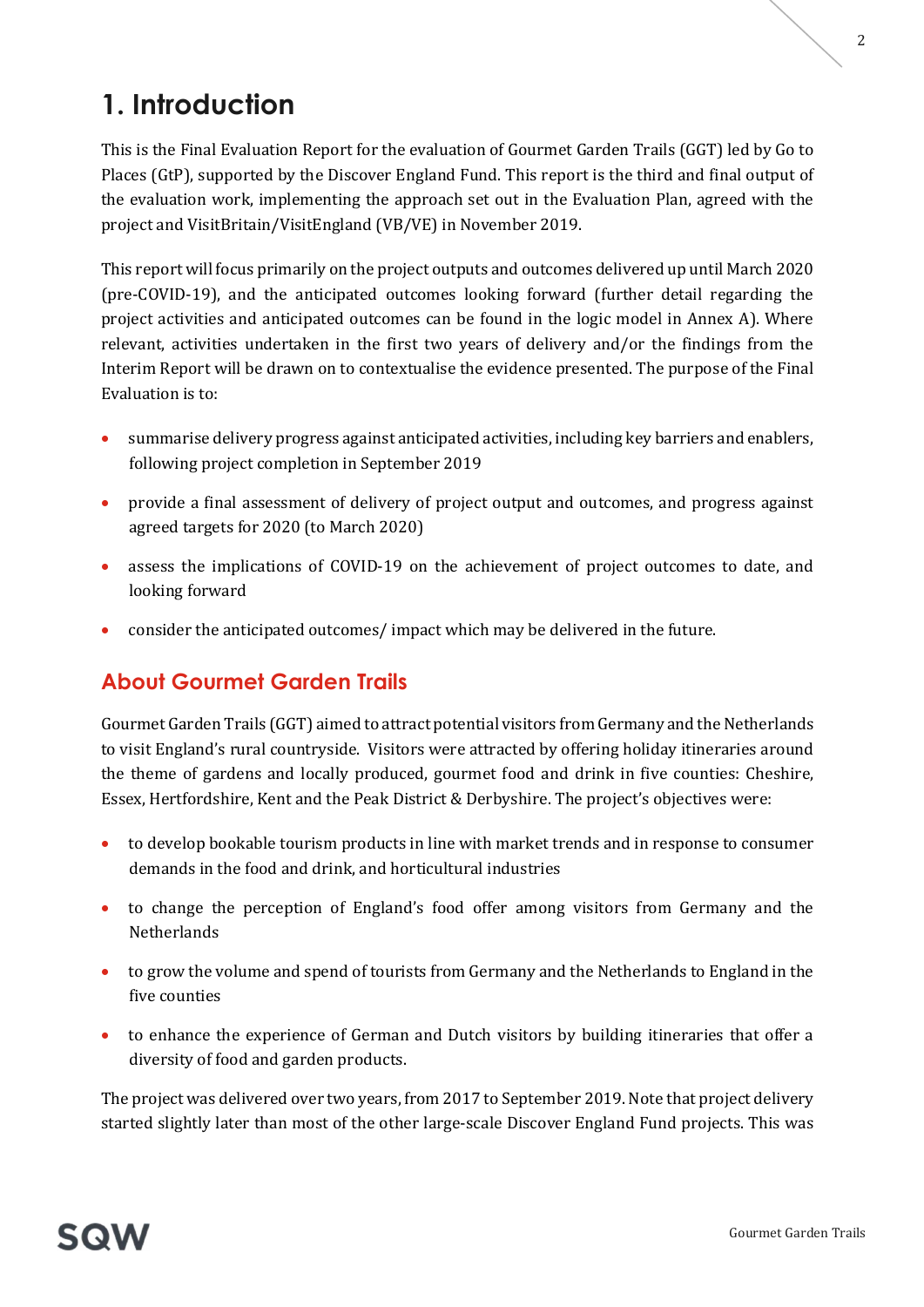due to the delays in the development of the VB/VE online distribution platform (TXGB)1, which formed a central part of the GGT project delivery model.

GtP was the lead Destination Management Organisation (DMO) for GGT. The project was delivered in partnership between GtP (GGT lead for Kent and Hertfordshire), Marketing Cheshire, Visit Essex and Marketing Peak District and Derbyshire. The GGT project board, led by GtP, included the county project leads, representation from the travel trade (e.g. House of Britain) and representation from VB/VE. Hertfordshire LEP and South East LEP match funded the project and remained key partners throughout the delivery period. Partnerships were also developed with the transport sector including P&O Ferries, SouthEastern, and Eurotunnel. The not-for-profit Camping and Caravanning Club was also a notable partner.

Each county lead worked with GtP to engage their local horticulture and hospitality businesses and visitor attractions to create bookable products, which GtP combined into itineraries to be marketed to visitors via their custom-built project website. Each business engaged was offered marketing opportunities (e.g. professional photography and videography visits) as well as training to improve their knowledge of overseas markets and how the travel trade operates. The GGT website is linked to the TXGB platform which offers booking functionality for potential visitors.

In February 2019, VB/VE announced that large-scale projects with a budget underspend could apply to re-profile project funding into an additional, fourth year of project delivery. This option was available for projects that had been delayed, either because they had a high dependency on the TXGB platform for their distribution, and/or because they started considerably later than other Discover England Fund projects. GGT successfully applied for this pot, and the project funding was transferred directly from their 2018/19 grant to 2019/20. In line with the additional funding, all projects, including GGT, extended project delivery by six months; from March 2019 to September 2019.

## COVID-19 context

The final evaluation aims to capture the additional outputs and outcomes delivered by the project between autumn 2019 and autumn 2020. The evaluation also seeks to identify the anticipated benefits that the project will deliver in the future, to 2024 and beyond.

COVID-19 and the associated measures implemented by UK Government has and will have a significant negative impact on the potential outcomes achieved by the large-scale DEF projects post-March 2020. The detrimental measures include the international travel restrictions, implemented both in the UK and globally, and the social distancing rules and guidelines, which have prevented tourism (and other) businesses from operating, or have meant that businesses must operate in a different way. The subsequent economic implications have potentially reduced

<sup>&</sup>lt;sup>1</sup> The online distribution platform, known as Tourism Exchange GB (TXGB), is a business-to-business digital platform delivered by VB/VE in partnership with technology providers. The platform enables local business suppliers to connect their products to multiple international distributors. Businesses can link their product availability, pricing and content to global distributors (e.g. Expedia; Booking.com).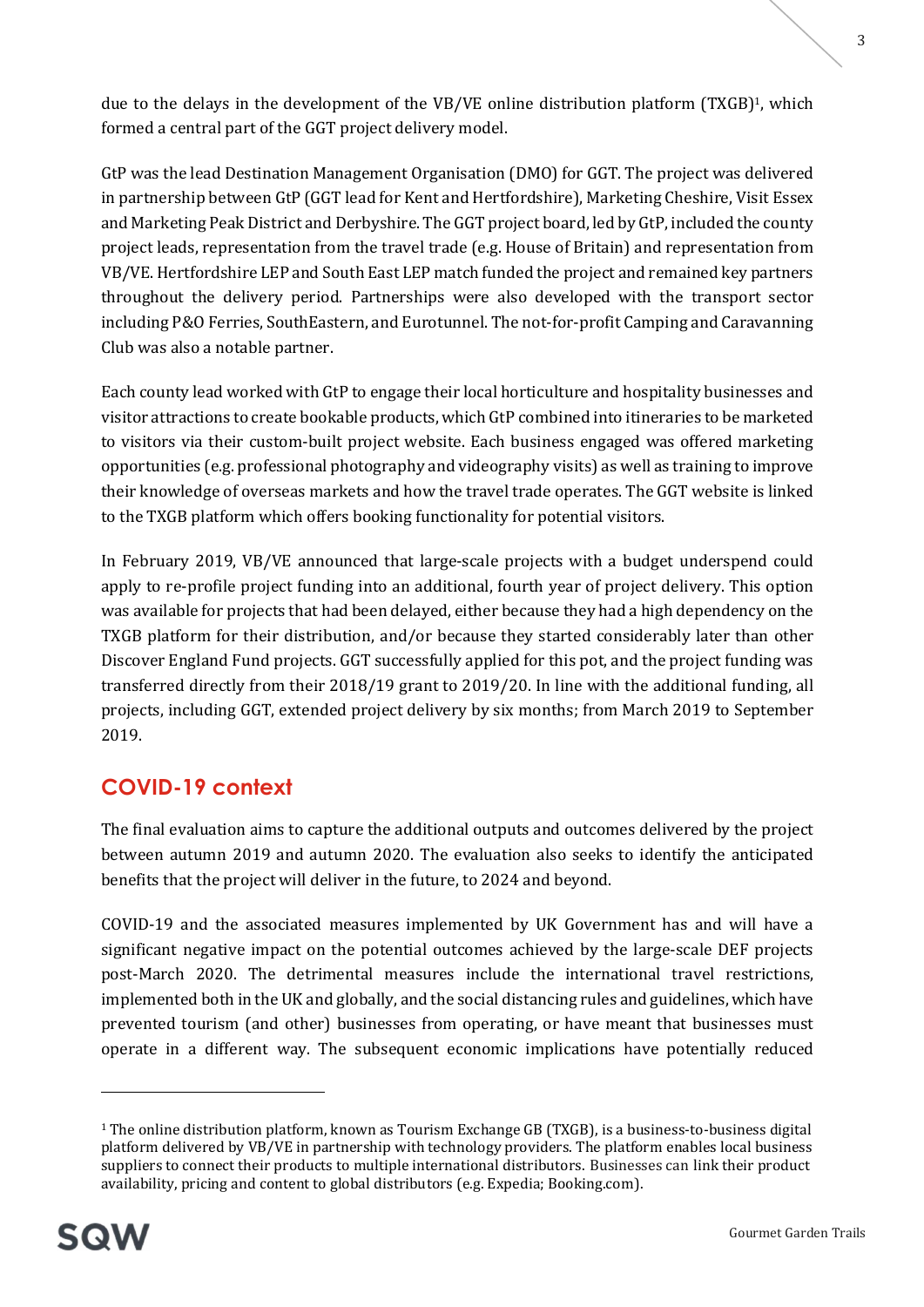consumer demand for tourism activities both domestically and internationally, and there may also be some shifts in the forms taken by this demand.

In view of this, the focus of the final evaluation will be primarily on the project outcomes achieved to March 2020. However, the evaluation will also attempt to:

- explore perspectives on what would have happened as a result of the project if the pandemic had not occurred
- assess the benefits that the project has delivered for the relevant destinations and the tourism sector locally, including for local businesses during/through the pandemic; also, how it could help position for subsequent recovery.

Both factors have been incorporated in the primary research, as set out in the methodology section below.

## Methodology for the final evaluation

The methodology to inform the Final Evaluation Report included a mixed method approach:

- a review of project monitoring documents and data, including project funder presentations, travel trade brochures and DMO tourism data
- a consultation with two project leads
- two consultations with project partners and stakeholders
- one consultation with a travel trade representative
- an e-survey of 11 local horticulture and hospitality businesses.

The findings from the e-survey are set out in Annex B. Given the low response rate, the responses have not been included in the main body of the report.

The evidence generated from the research has been triangulated and is set out in the relevant sections below.

## **Structure**

The remainder of the report is structured as follows:

- Section 2: Overall reflections on project delivery
- Section 3: Achievement of outcomes
- Section 4: Conclusions and key learning.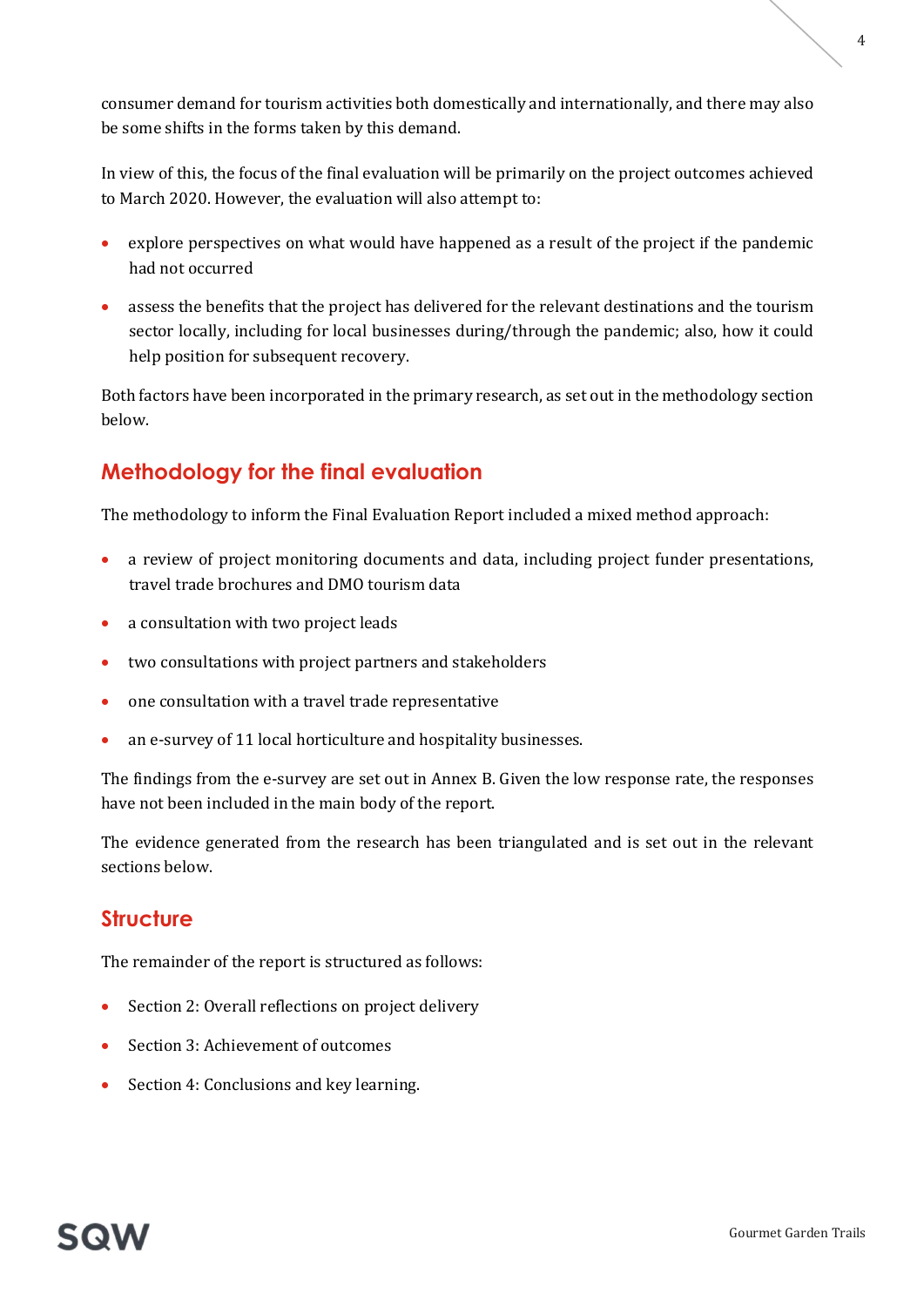## 2. Overall reflections on project delivery

## Progress against outputs

A final evaluation monitoring form was completed in October 2020 by the GGT project leads, a year after completion of the project in September 2019. This section provides a summary of the outputs delivered by the project up to the 31 August 2020; this period includes the project extension period and the re-profiled funding.<sup>2</sup>

GGT succeeded in meeting all its target outputs (except for those linked to the TXGB platform development) – note that additional outputs have also been achieved since project completion in September 2019:

- Across the five counties, 15 itineraries were developed and promoted on the custom-built, B2C website (www.gourmetgardentrails.com) meeting the original target. These new products are supported by 15 promotional videos (three per county) and 10 image libraries (two per county), exceeding the target for the delivery of five videos and five libraries by 2019.
- Across Kent, Hertfordshire and Essex, 60 businesses participated in training workshops focused on the aims and objectives of the project, and how the travel trade and overseas markets operate.
- GGT products were promoted in three wider, 'pay-per-click' marketing campaigns, which went live in autumn 2019, exceeding the targeted two by 2019. Of these campaigns, two were delivered in partnership with House of Britain and one was in partnership with SouthEastern, which targeted regional and London train stations.
- The project has been promoted at seven travel trade shows: five international and two domestic. These were: Vakantiebeurs in the Netherlands (2018, 2019 and 2020), ITB in Germany (2018 and 2019), WTM and Explore GB. This exceeded the 2020 target of six. A GGT toolkit for the travel trade was also on offer at these shows.
- Ten familiarisation visits were hosted across the five counties (against a 2020 target of eight) and over 115 overseas travel agents were trained on selling GGT products.

## Key barriers and enablers

The evidence from the consultations suggests there were various key barriers and enablers in project delivery. Table 1 presents six key barriers and enablers.

<sup>&</sup>lt;sup>2</sup> Note that due to the delay in project delivery, the evaluation plan, including targets for outputs and outcomes, were only agreed in 2019, after the project completed delivery. Due to this, the targets cannot be used as a baseline assessment of progress.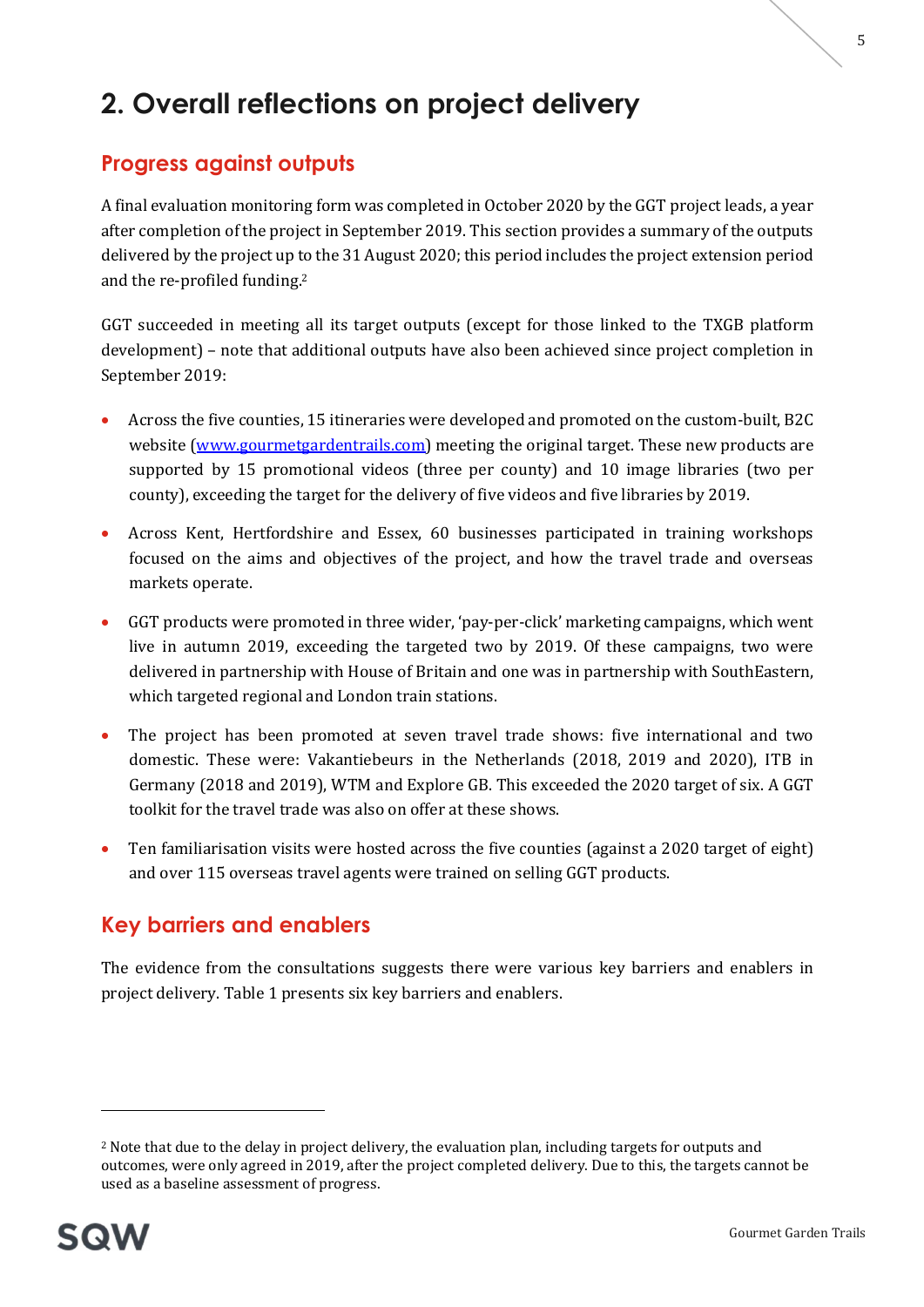### Table 1: Key barriers and enablers to project delivery

### Enablers **Barriers Barriers**

- Creation of a 'Trade Hub' for B2B engagement: the 'Trade Hub', which was integrated on the GGT website, enabled the travel trade to access and download GGT itineraries and promotional images/ videos and to find and contact GGT local businesses. This also allowed travel trade partners to incorporate elements of GGT products, rather than whole itineraries, into their existing products, widening the reach of the project. Project leads reported that feedback from the travel trade suggested this feature was a new approach which they found useful. GtP is now considering how to use this approach across the wider DMO to create a VisitKent Trade Hub.
- Existing relationships between DMOs and local businesses: project leads and county project leads reported that this enabled the project to engage businesses and build momentum quickly. For example: Kent, Cheshire and Essex, have existing, highprofiled networks of gardens (domestically), which could be drawn on to engage businesses (e.g. Cheshire's Gardens of Distinction; Essex's flagship gardens of RHS Garden Hyde Hall and Marks and Kent's 'Garden of England' profile). In the Peak District and Derbyshire, strong relationships with prominent food and drink businesses existed through the DMO's patrons Thornbridge Brewery and the Bakewell Pudding Shop. These connections meant that the project had a group of businesses ready to engage from the outset of the project.
- Flexibility of DMOs to take on new roles in product design and development: from their product marketing role, the DMOs adapted to provide business advice on product development, pricing and legal terms and conditions. One county project lead commented on how their role had evolved and required greater resource to increase their knowledge in these areas. This willingness to adapt has meant the capabilities of DMOs have broadened and this new learning now informs their wider work and activities.

 Consistent branding enabled by DMO collaboration: it was important for the

- Delay in the implementation of TXGB: project leads suggested that GGT delivery was delayed by at least six months. The platform was intended to provide a 'bookability function' for products and was a crucial element in the distribution of GGT products. The team considered bookability as the
	- 'innovative' element of the project which was essential in transforming the information on the website from 'inspirational content' into a bookable product (which was the intended outcome).
- Business capacity to engage with TXGB: most DMOs described that onboarding businesses had been time consuming and resource intensive for the DMOs and their local businesses. The project county leads had to contact businesses multiple times to encourage them to sign-up, and businesses were required to complete forms about their business offer and include images or be available to participate in photography and videography shoots. Project leads were also concerned that lengthy onboarding process would discourage businesses that were engaging from completing the process.
	- Varying levels of resource and capacity among participating DMOs: DMOs varied greatly in their size, structure and resources. This meant that the level of engagement and responsiveness differed between project partners. For example, some county project leads struggled to submit information on time or invest time in specific aspects of the project. One project lead described that greater understanding was required between DMO partners about their level of resources and how each organisation operates. This would manage project partners' expectations of inputs.
- Limited flexibility in how funding could be allocated: Project leads felt that the project

6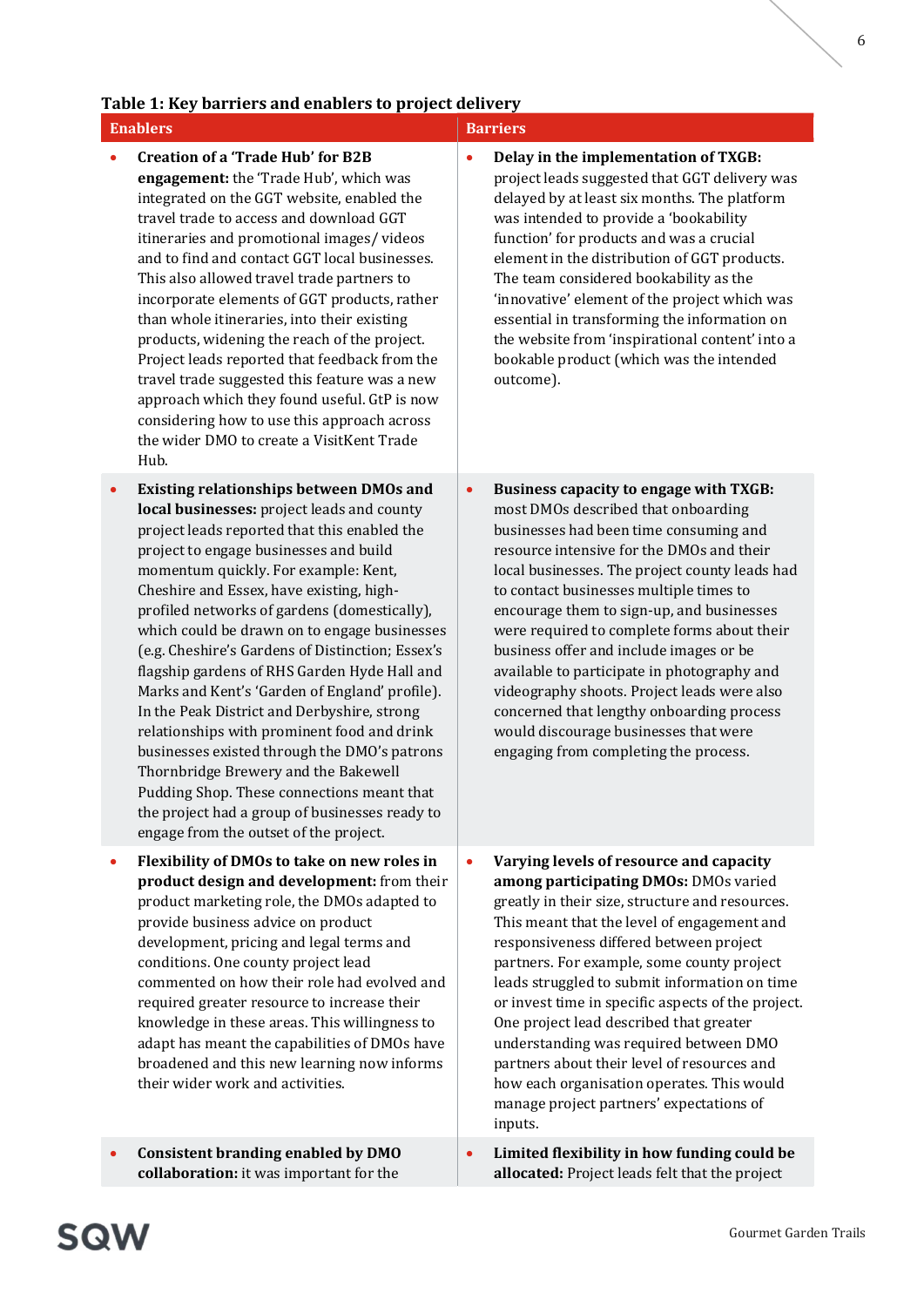### Enablers **Barriers Barriers**

project to have consistently themed content, showing the similarities in offers across the five counties while also identifying unique features in each area. By sharing media partners, counties were able to create content in a consistent style. This content was central to advertising at the travel trade shows and was also sold to varying media outlets.

could have been delivered more efficiently if there was greater freedom in how the Discover England Fund funding could be allocated. For example, GtP is a well-resourced DMO and could have delivered more project activities inhouse. However, the funding had a limit of 20 per cent for internal spends, which meant they had to commission externally for activities that they could have provided themselves - which would have been more cost efficient. Project leads felt that internal delivery would have made the project more sustainable, rather than paying for temporary external expertise.

Source: SQW analysis

## 3. Achievement of outcomes

## Increased visibility of English food and drink, and horticulture products within Dutch and German markets

Prior to GGT, there was little promotion of food and drink, and horticulture-based tourism products to the Dutch and German tourism markets. Evidence from the consultations indicates that, as a result of the project, the visibility of English food and drink, and horticulture products within Dutch and German markets has increased:

- GGT products are promoted by GtP at all the travel trade shows they attend, both to domestic and international markets
- GGT products are promoted by seven international travel trade operators (e.g. TUI)
- GGT advertising campaigns ran on P&O Ferries and Eurotunnel services during 2019
- local food and drinks and horticulture businesses (across the five counties) are engaging directly with the travel trade in the Netherlands and Germany to market their products.

Project county leads commented that GGT has raised awareness of the five counties in the international market and allowed the variety of products to be showcased. Travel trade engagement on the project was described as a key enabler of this. This had resulted in tangible outcomes, in terms of the number of itineraries promoted by large partners, such as TUI. The press familiarisation trip was also key in broadening journalists' awareness of the range and quality of the local good products on offer.

Both project leads and county leads agreed that the international promotion of the five counties, and their relevant offers, would not have happened without the GGT project, due to limited resources and a lack of international trade and marketing contacts.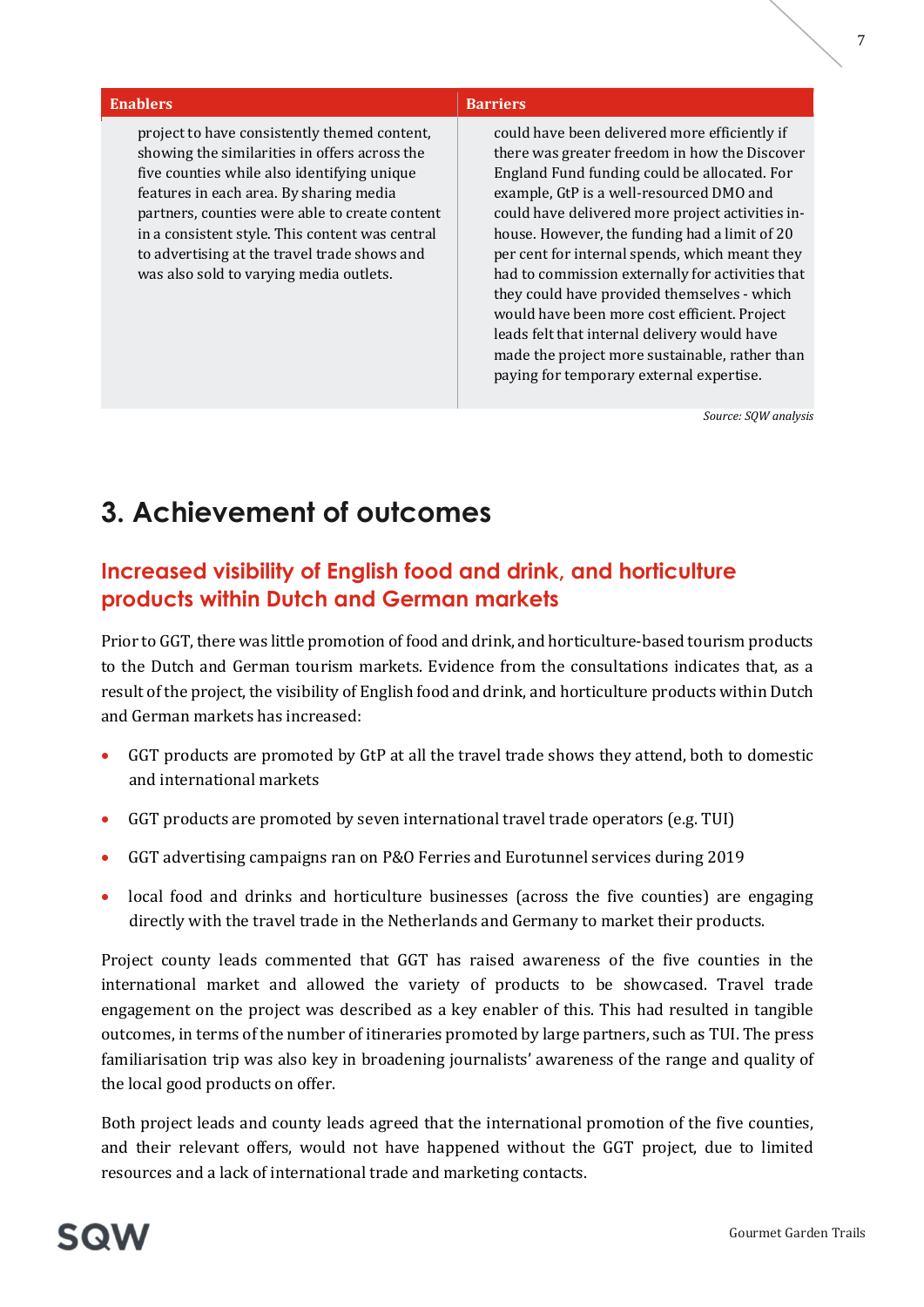While project leads were positive about the increased visibility for food and drink, and horticulture products within Dutch and German markets, one travel trade operator commented that this awareness was still limited to the travel trade shows. They suggested there was little visibility out of this space, and this could be improved. Note that only one travel trade representative was consulted with as part of the final evaluation, therefore it was not possible to corroborate this view with other travel trade perspectives.

While the funding period ended in September 2019, a wide-scale marketing campaign was launched in autumn 2019 across the five counties to continue to promote GGT; this included a competition with prizes such as a free Eurotunnel crossing, and free vineyard tour tickets. Further promotion and awareness raising activities were planned for 2020, including additional trade and press familiarisation trips. These would have arguably contributed to increasing the visibility of GGT products in Dutch and German markets. However, both the competition prizes and visits were cancelled due to COVID-19 and rescheduled for 2021. Although these activities will still go ahead, project leads felt that the momentum of GGT had been lost and, as a result, the products will take longer to embed in the international markets.

## Increased networks of rural tourism businesses (South East, North West, West Country)

The evaluation did not find evidence of increased networks between rural businesses. This may be, in part, as it was not possible to engage or consult with a large number of businesses, due to the sensitivities surrounding the pandemic. However, through GGT, there is evidence to suggest that DMOs have engaged with businesses outside of their membership and current activities. One county project lead felt that GGT offered smaller food and drink, and horticulture businesses an opportunity to promote their products to overseas markets. Having a marketing project specific to their sector was more attractive to them than the wider DMO offer to incorporate products into general tourism marketing. Most project and county leads commented that engagement with GGT led to greater engagement of these businesses in the wider work of the DMO and its network of business members.

GGT has continued to accept businesses who are interested in participating in the project postproject completion and this has led to new local foraging and food and drink products being available to potential customers. As well as this, the project is in talks with the Royal Horticultural Society to incorporate their gardens' products into the GGT itineraries. This would increase the diversity and, potentially, the profile of the project.

## Businesses are more aware of German and Dutch visitor expectations and needs

Initially, GtP planned to run business training workshops specifically addressing German and Dutch visitor expectations and needs; the training was informed by market research undertook by the project in 2018. However, in 2019, VB/VE launched a central business training programme for all Discover England Fund projects, namely 'Taking England to the World'; this was delivered in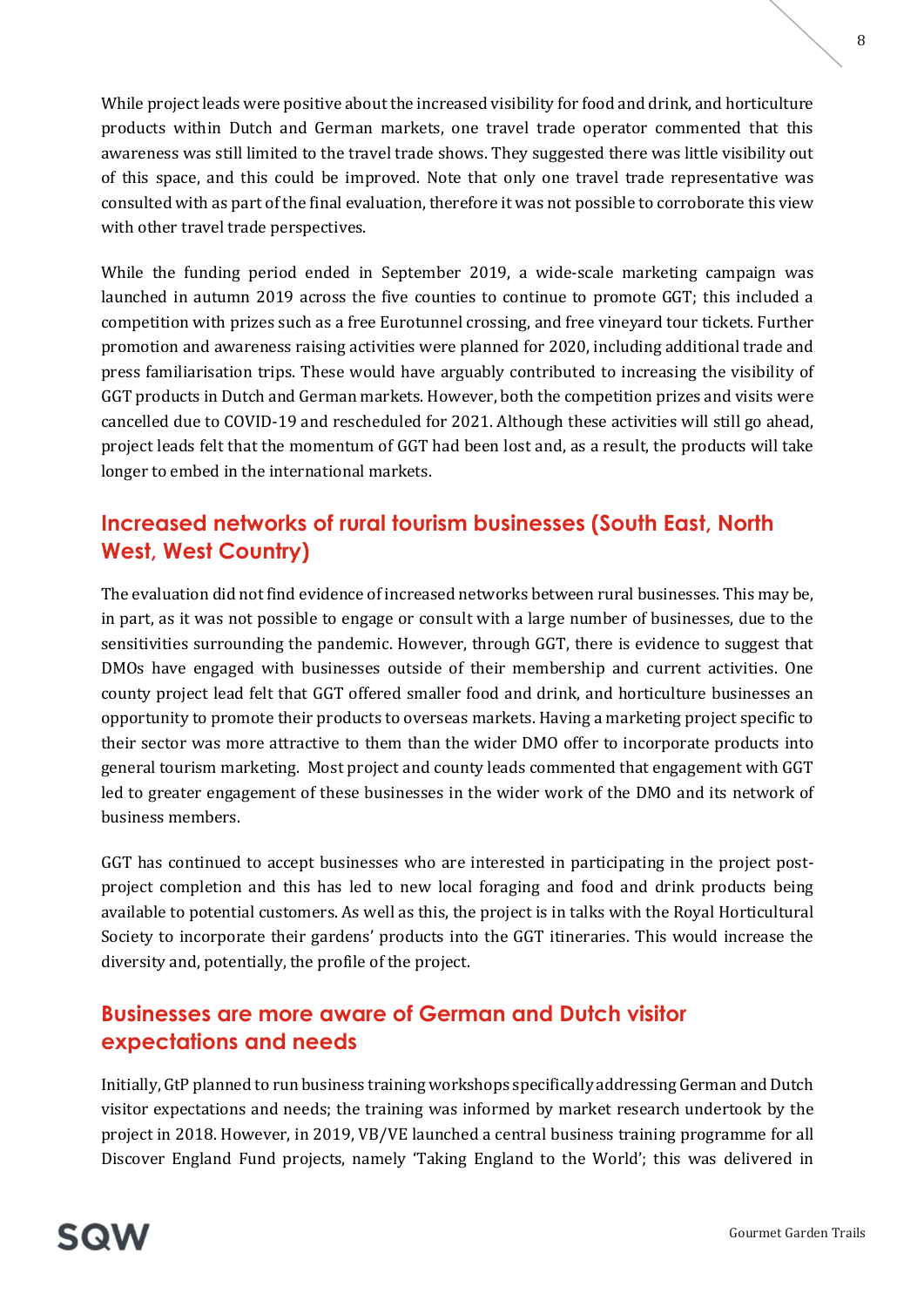2019/20. Projects were expected to encourage their participating businesses to attend the central training. The training aimed to support businesses to understand how to develop and promote their products for sale in international markets and to learn about travel distribution systems and how they can be used effectively. The training did not focus specifically on projects' target markets (i.e. for GGT, the German and Dutch market). Therefore, project leads were uncertain of the extent to which the GGT linked businesses were more aware of the specific needs and expectations of German and Dutch visitors; although their awareness of operating in international markets was expected to have increased.

Two other factors have affected this outcome:

- wider business support training was provided to businesses in one county through an ERDF funded project which meant there was less demand from businesses for additional training
- some businesses were already catering for international visitors and were aware of their expectations and needs; therefore, training on this was not required.

## More businesses utilise booking systems (via TXGB)

TXGB was launched in June 2019, however, progress against the TXGB related outcomes has been relatively slow:

- against a target of 60 by 2020, seven businesses (based in Kent) had been onboarded to TXGB by August 2020
- the 15 itineraries on the GGT website are not yet live on TXGB platform.

There have been two main barriers in achieving the TXGB outcomes:

- lack of business capacity to engage in the onboarding process slowed progress on this outcome: county project leads experienced difficulties getting businesses to sign-up and had to contact businesses multiple times to encourage them to do so; some DMOs felt that this approach was very resource intensive which also hindered the sign up process
- the COVID-19 outbreak, and the associated government restrictions, has hindered the process of onboarding businesses:
	- $\triangleright$  during the initial lockdown there was little capacity within GtP to onboard businesses (due to reduced staff capacity through furlough) and all focus was on supporting member businesses who were facing financial pressures and temporary closures
	- $\triangleright$  following the easing of restrictions (in places), tourism businesses have focused on managing capacity internally and capitalising on opportunities in the domestic market. As TXGB was focused initially on international markets, consultees described that businesses did not have the time to prioritise engaging with the project and TXGB.

Currently, Visit Kent is trialling the suitability of TXGB and is in the process of uploading GGT products and itineraries to the platform. To support projects with onboarding businesses, VB/VE

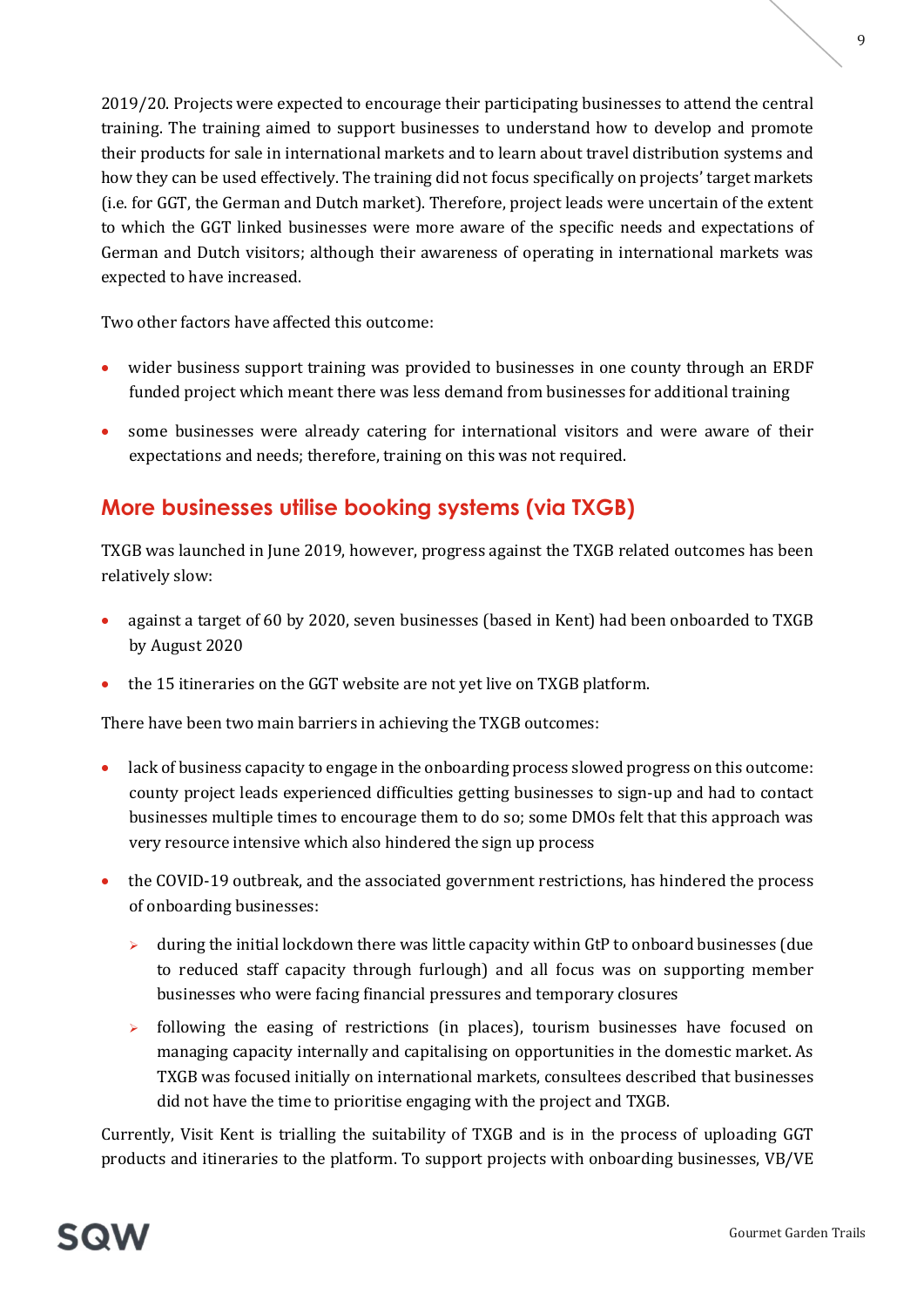has also increased their capacity to work with businesses. A list of businesses has been shared with VB/VE, but the project is currently unclear what has been achieved through this route.

## Availability and commercial sales of new travel products

To date, there has been limited evidence of sales of new products: the project achieved 129 bookings through the travel trade by August 2020, which fell far short of the anticipated 5,525 bookings from independent travellers or the travel trade by the end of 2020.

Reflecting on the targets, the project leads felt that the initial sales target was too ambitious for the timeframe and did not account for the time it would take for the products to be picked up by the market and for the break in sales for the 'off season'. The impact of COVID-19 and the restrictions on international travel meant that additional sales after March 2020 were unlikely. However, consultees said that even without COVID-19, it is unlikely that the 2020 booking target would have been met due to the delays the project experienced resulting from the delayed development of TXGB.

## Impact of COVID-19

## Impacts on project outcomes

Project leads described that COVID-19 effectively halted the momentum GGT was building, following the end of the funding period in September 2019, and this has had a knock-on effect on the project's ability to achieve its anticipated outcomes.

Given the initial UK ban on non-essential travel and the uncertainty of when European countries, such as the Netherlands and Germany, will re-open to tourism (currently both are in national lockdown), this situation severely impacts potential marketing opportunities (limiting the visibility of GGT) and potential product sales for 2021 and beyond.

As mentioned above, COVID-19 had also impacted on businesses ability to engage in wider strategic activities, such as working with GGT, as they are currently focused on business survival. Looking forward, the number of businesses within the five counties in the food and drink, and horticultural sectors that will remain trading in 2021 is unclear. For those that remain operational, their capacity to onboard to TXGB and network with other local businesses is uncertain at this time.

## Effects on continued delivery

Although the funding period ended in September 2019, the project intended to continue elements of project delivery after this period, with a view to maintaining visibility of, and promoting the GGT products. Since March 2020, the COVID-19 pandemic has affected continued project delivery in four ways:

 GGT promotional competition postponed to 2021 - the competition was designed to increase profile by offering related prizes from sponsors and partner businesses such as a free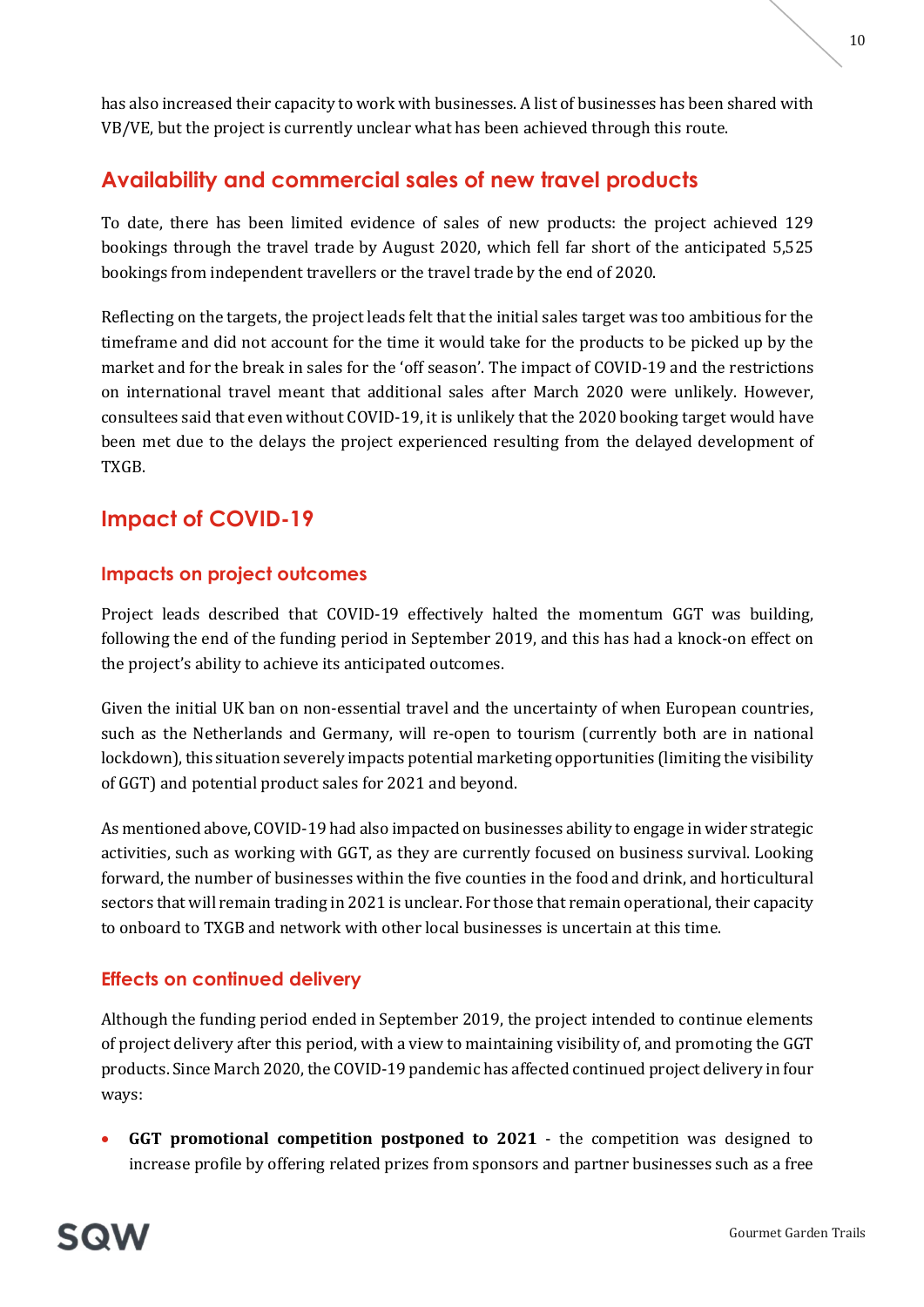Eurotunnel crossing and free vineyard tour tickets. It was hoped this would encourage an increase in product sales and visitor numbers in 2020.

- Cancellation of ITB Berlin 2020 this meant the project was not able to attend as usual and didn't have another opportunity to promote GGT and boost relationships with tour operators. These trade shows are increasingly important for the sustainability of GGT, as the project relies on promotion opportunities through wider DMO tourism promotion now that the funding period has ended.
- Go to Places capacity and priorities the capacity of the team to deliver GGT, and other business objectives, was limited as staff were furloughed and there were reduced staff numbers. As a result:
	- $\triangleright$  between March to September 2020, business priorities changed to focus entirely on business-to-business (B2B) operations, by responding to, and supporting, local businesses in Kent; this meant business-to-consumer (B2C) work was paused
	- $\triangleright$  while project leads have contacted businesses to check their trading status and ability to respond to GGT enquiries, they do not have the capacity to keep up to date with which products are still viable and which are no longer available; there is also limited capacity to update the website with new or amended offers.

## Return on investment

As outlined above, the pandemic, and the associated government restrictions, has had a significant detrimental impact on the tourism sector. As such, project outcomes such as consumer bookings and visitor numbers have not been realised as anticipated. Due to this, there is insufficient evidence to calculate a robust, final Return on Investment (ROI) for the project. The anticipated ROI for the project, which was forecasted in the project Evaluation Plan, was 1:1.38 by 2020 and 1:3.11 by 2024.

While the tourism industry is projected to return to some form of normality by 2024, when the sector recovers in aggregate terms, and the form this recovery will take, is unclear at this stage. Consequently, the long-term impacts of GGT, in terms of increasing Dutch and German visitor numbers, the duration of visitor stay and spend, are not evident at this stage. Consultees anticipated that COVID-19 will have displaced the impacts of GGT and expect that numbers of Dutch and German visitors will increase, but over a longer timeframe.

## Impacts on sector recovery

Due to the nature of the GGT products, project and county leads felt the products were more relevant to rising domestic consumer demand for safer, outdoor experiences (e.g. visiting garden attractions, touring vineyards, outdoor dining). One county lead also felt that the products were a good year-round offer which is more important this year as the tourism sector tries to extend the season to recoup some losses. Having a tourism offer available all season to domestic and/or international visitors is likely therefore to aid the recovery.

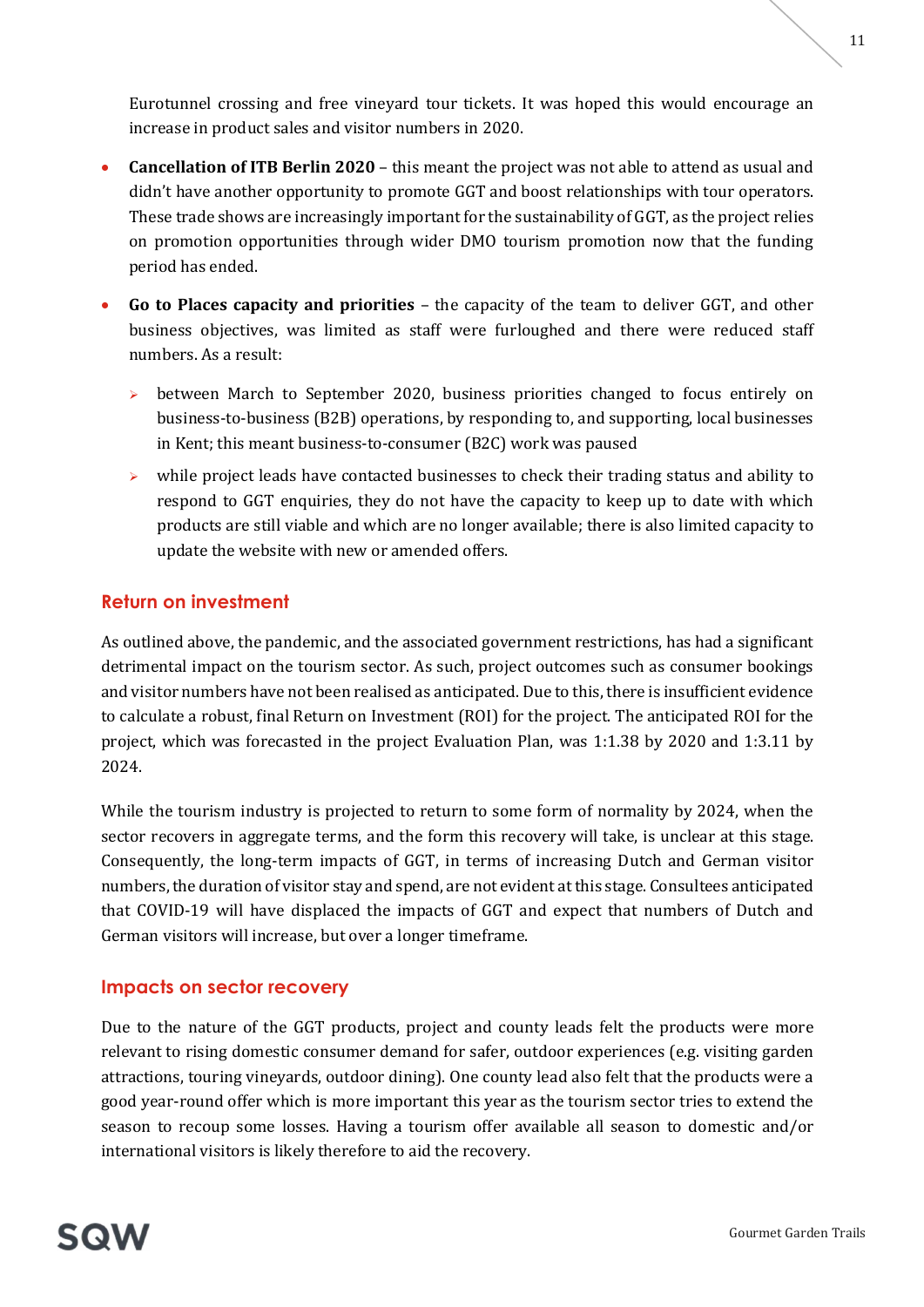# 4. Anticipated future outcomes

Despite the challenges posed by the delayed project start and the COVID-19 pandemic, consultees were positive that further progress, or the achievement of two outcomes would be realised in the future.

## Availability and commercial sales of new travel products

By 2024, 12,500 independent or travel trade GGT bookings are targeted. GGT products are available to purchase and remain relevant and viable despite the impact of COVID-19. While bookings through the travel trade have been relatively low to August 2020, the project has observed greater interest and take-up of the products among domestic visitors. As noted above, the products are relevant to rising consumer demand for safer, outdoor experiences (e.g. visiting garden attractions, touring vineyards, outdoor dining) and are easily adapted for a domestic audience. One county lead reported that in 2020 their garden attractions saw their busiest July to September period on record. It is not clear how long consumer demand for outdoor experiences will remain, however, the current levels of domestic interest indicate that bookings are likely to sustain or to increase over the next 1-2 years.

When international tourism returns, there may also be increased demand from European markets for outdoor experiences and thus, increased bookings of GGT products among the target markets. However, the timescales for this, and the form which this will take is unclear at this stage.

Another factor raised by project leads is the effect of Brexit on future bookings and visitors numbers. This is particularly important for two of GGT's main counties: Kent and Hertfordshire. The GGT project targets the self-drive market, through the port of Dover, to visit the respective counties. Due to the new custom arrangements, it is reported that there is likely to be delays at the Dover crossing and increased congestion in Kent.3 This could impact on the appeal of the destinations to tourists, and thus result in fewer bookings than anticipated.

## Increased visibility of English food and drink, and horticulture products within Dutch and German markets

Since the end of the Discover England Fund funding period, the project has received £84k of funding through the Sector Support Fund and the South East LEP. This has enabled the project to extend GGT to two additional counties: East and West Sussex. These two counties are already popular with Dutch and German visitors and have a strong food and drink, and horticulture offer established, with attractions such as Arundel Castle and Gardens, and Nymans Garden. The expansion focuses mainly on the domestic market, however, new products are expected to gain international exposure through the online Trade Hub. This is expected to contribute to broadening the English

<sup>3</sup>Dover District Council. Kent Resilience Forum outlines end of transition contingency plans (December 2020) https://www.dover.gov.uk/News/Press-Releases/2020/Kent-Resilience-Forum-outlines-end-oftransition-contingency-plans.aspx (Accessed 17 December 2020)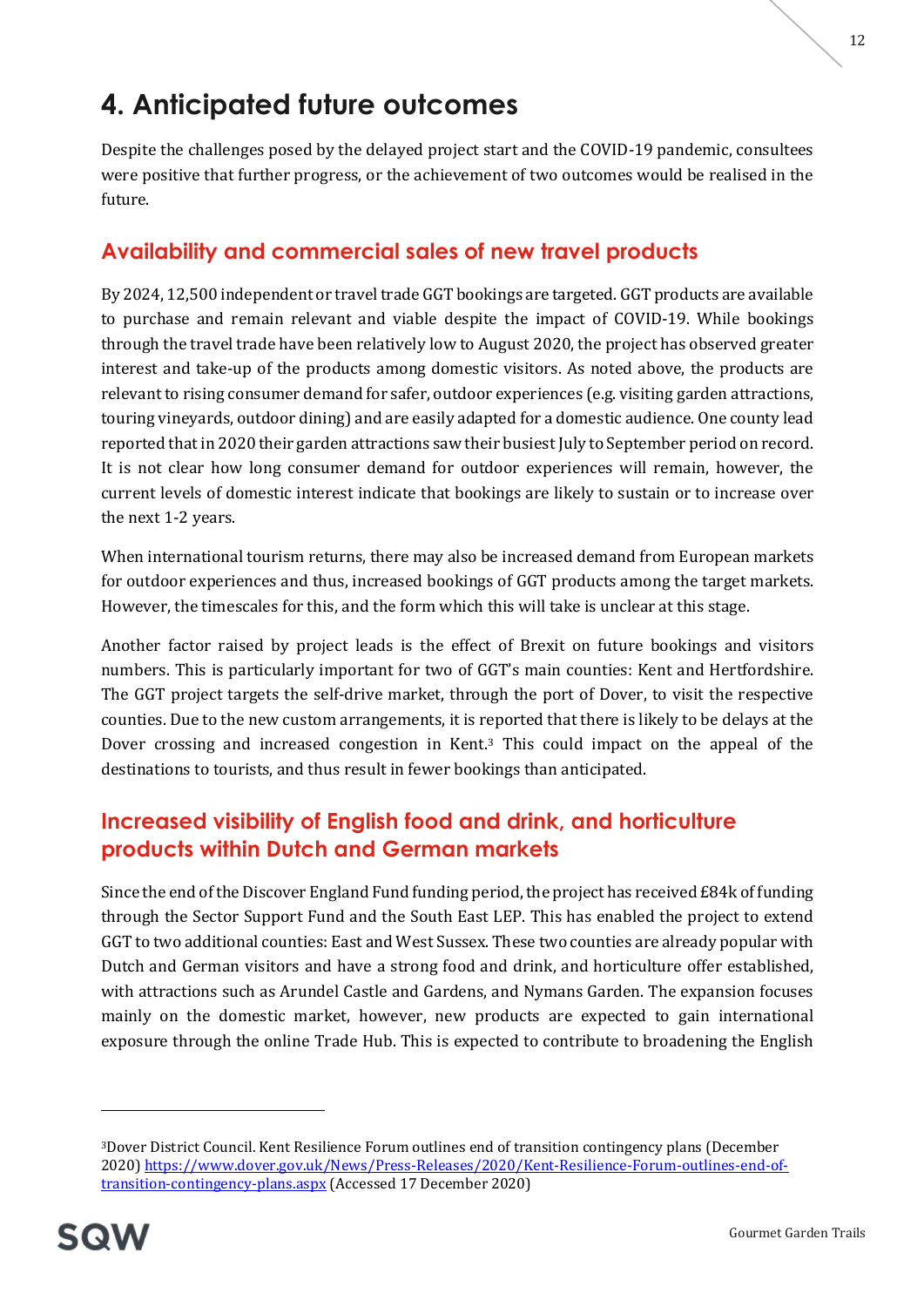England. However, awareness among consumers may be more limited to those who attended travel trade shows and witnessed key transport operator campaigns. Business engagement with TXGB remains low and few businesses having been onboarded to the TXGB platform at present. However, DMOs described that their business networks have grown through their business engagement activities within the project.

It is expected that domestic bookings will increase over the next 1-2 years. However, international bookings are less certain. Consultees described that it is possible that international bookings will increase over the next 2-3 years. However, it is difficult to robustly estimate the volume of bookings due to the uncertainty of how long the COVID-19 restrictions will remain, in addition to the potential implications of Brexit for European tourism. This is likely to become clearer over the next 12 to 18 months.

In terms of sustainability, the project will continue to deliver the following activities over the next year:

### food and drink and horticulture offer to the travel trade and sustaining the visibility of GGT in Dutch and German markets.

# 5. Conclusions and key learning

## Summary of findings

Overall, the project succeeded in delivering all outputs (except for those linked to the TXGB platform development) and have continued to deliver additional outputs since project completion in September 2019:

- GGT itineraries are marketed on a custom-built website with specifically curated promotional materials covering the five counties
- these itineraries or individual products are accessible to all interested travel trade agents through the online Trade Hub and actively promoted by seven travel trade operators and over 115 trained agents
- the counties hosted ten familiarisation trips to promote the project, attended seven travel trade shows and launched three broader marketing campaigns to build momentum in the overseas markets.

These achievements were possible due to the strong collaboration between the DMOs involved, the strength of existing relationships with key local businesses, and the ability of DMOs to take a more active role in product development.

Despite the delays with TXGB, progress has been made against the project's intended outcomes (to March 2020). Anecdotal evidence from interviews suggests there is increased visibility within business-to-business overseas markets of the food and drink, and horticulture tourism offer in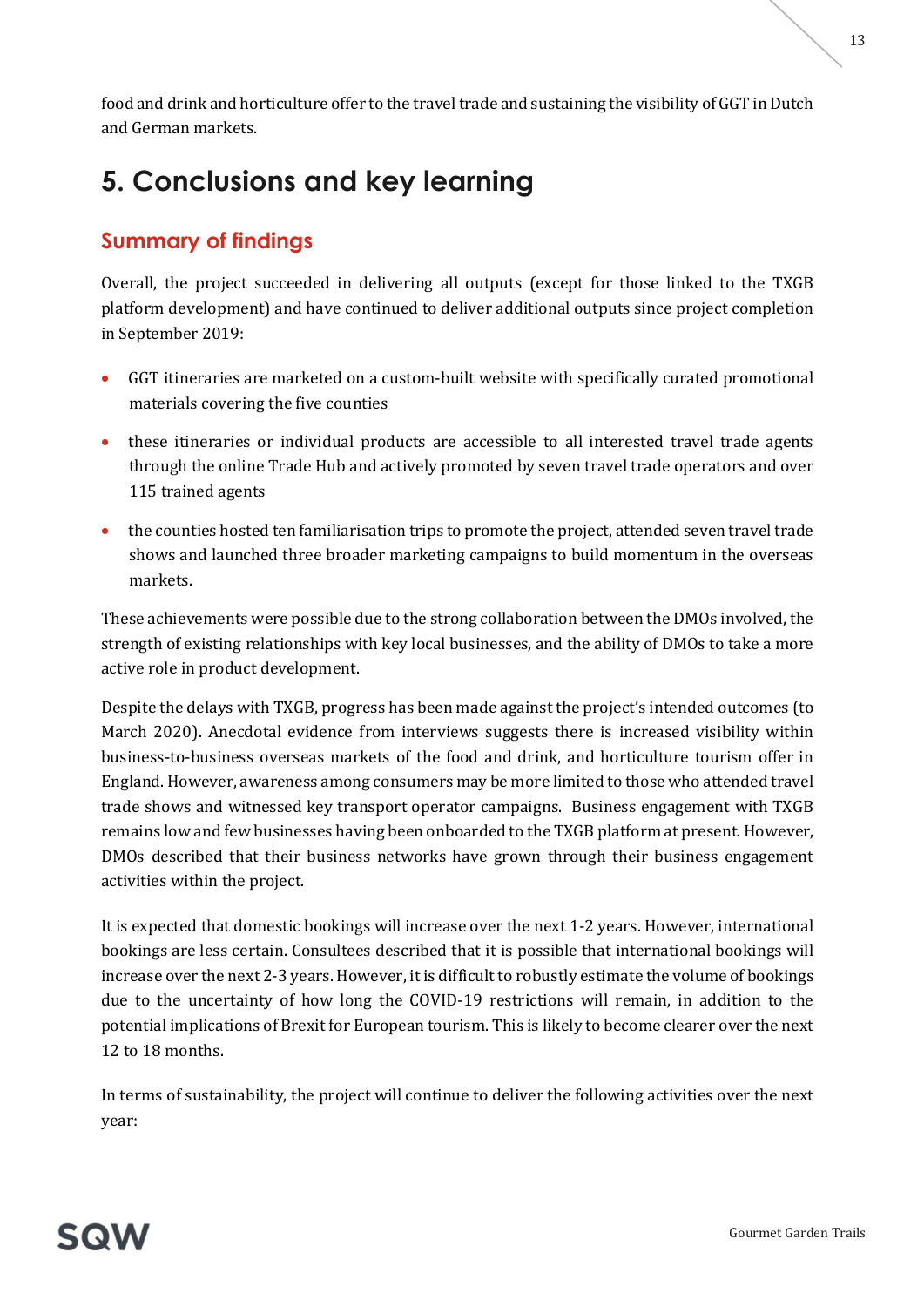- expansion of GGT to two new counties (East Sussex and West Sussex) and incorporating new partners such as the Royal Horticultural Society to maintain the project's profile, financially supported by the Sector Support Fund and the South East LEP for 2020/21
- promotion of GGT within all seven DMO tourism marketing strategies in seven counties (Kent, Hertfordshire, Peak District and Derbyshire, Cheshire, Essex, East Sussex and West Sussex)
- delivery of a new project building on GGT key sectors, GtP's ERDF funded 'Experience' project.

However, the long-term legacy of GGT is dependent on partner buy-in. As noted above, the DMOs have varying levels of resources which means capacity to engage is limited in some cases. This issue has been exacerbated by the financial implications of COVID-19. Project leads are considering how best to sustain elements of GGT with consideration of partners' capacity. For example, involving destinations in the marketing and promotion of existing products.

## Key learning

There are several areas of learning which have been generated in project delivery, including learning for the GGT project team and learning for the broader Discover England Fund programme. The learning, set out in Table 2 below, is expected to inform the delivery of future projects delivered by the GGT project leads and future interventions delivered by VB/VE.

## Table 2: Key learning

| <b>Project team</b> |                                                                                                                                                                                                                                                                                                                                                                                                                                                                                                                                                                                                  |           | <b>Discover England Fund programme</b>                                                                                                                                                                                                                                                                                                                                                                                                                                                                                                                                                                             |  |  |
|---------------------|--------------------------------------------------------------------------------------------------------------------------------------------------------------------------------------------------------------------------------------------------------------------------------------------------------------------------------------------------------------------------------------------------------------------------------------------------------------------------------------------------------------------------------------------------------------------------------------------------|-----------|--------------------------------------------------------------------------------------------------------------------------------------------------------------------------------------------------------------------------------------------------------------------------------------------------------------------------------------------------------------------------------------------------------------------------------------------------------------------------------------------------------------------------------------------------------------------------------------------------------------------|--|--|
| ۰                   | To ensure that the projects leads have a<br>greater level of input to the project bid:<br>project leads described that there was a<br>mismatch between the development of the bid<br>and the delivery of the project. At times,<br>project leads were constrained by what had<br>been set out in the bid and felt that more could<br>have been achieved had they been involved in<br>the designing the bid.                                                                                                                                                                                      | $\bullet$ | To understand the existing tourism<br>infrastructure and capabilities within the<br>market to inform the programme design<br>from the outset: it was considered that the<br>demand for a national, centralised B2B<br>booking system could have been anticipated in<br>the design of the Discover England Fund<br>programme. This would have meant that the<br>platform was developed in the early stages of<br>the programme and would have been available<br>to support and distribute the launch of<br>Discover England Fund products in the<br>market.                                                         |  |  |
| $\bullet$           | To secure increased business engagement<br>in the design of the products: The GGT<br>project bid team intended to take available<br>products that they knew local businesses were<br>promoting already, and package these into<br>bookable experiences to be marketed<br>internationally. However, project leads who<br>delivered the project believe that this<br>approach was too 'top down' in its<br>organisation and didn't have enough business<br>buy-in from the start. This meant it was harder<br>to engage businesses to onboard them and<br>harder to build on the basic products to | $\bullet$ | To increase the communication and<br>updates to projects on the progress of<br>central activities: in the early stages of TXGB<br>development, project leads described that<br>more consistent communication could have<br>been issued to projects regarding the intention<br>and timescales for TXGB. In addition, where<br>projects provided content or products for the<br>programme central activities, the project leads<br>described that they would have benefitted<br>from feedback or updates from VB/VE as to<br>how their products and content were used. For<br>example, the project team uploaded and |  |  |

SQW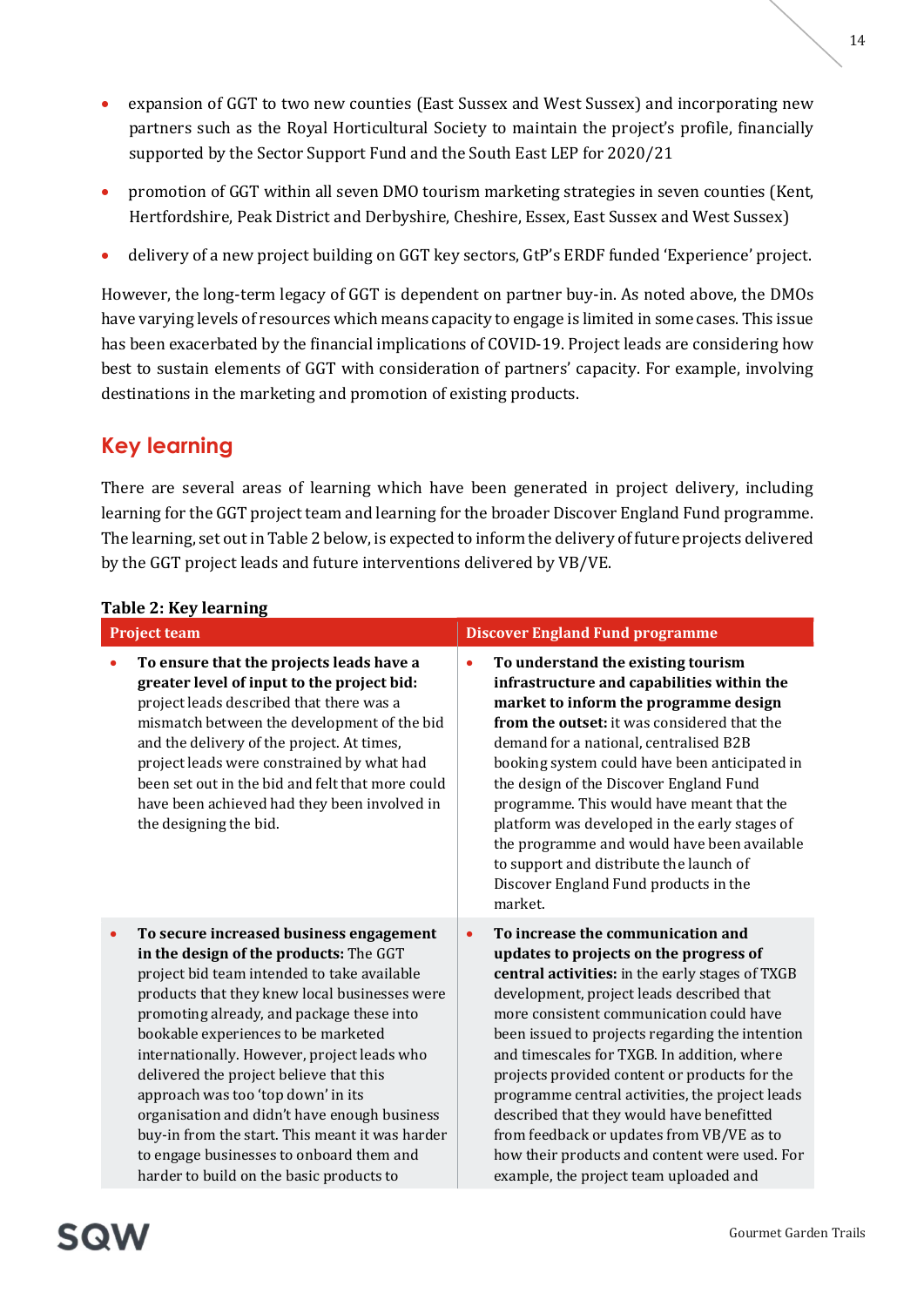| <b>Project team</b>                                                                                                                                                                                                                                                    | <b>Discover England Fund programme</b>                                                                                                                                                                                                                                                                                                                                                                                                                    |  |  |
|------------------------------------------------------------------------------------------------------------------------------------------------------------------------------------------------------------------------------------------------------------------------|-----------------------------------------------------------------------------------------------------------------------------------------------------------------------------------------------------------------------------------------------------------------------------------------------------------------------------------------------------------------------------------------------------------------------------------------------------------|--|--|
| develop other more creative experiences. GtP<br>have taken this learning and through their new<br>project, 'Experience', they are working with<br>businesses to develop the products from the<br>'bottom up' to get buy-in from businesses early<br>on in the project. | shared GGT content with VB/VE, however,<br>they were unclear whether this was reviewed<br>and/or used.                                                                                                                                                                                                                                                                                                                                                    |  |  |
|                                                                                                                                                                                                                                                                        | To allow projects to have a greater level of<br>$\bullet$<br>flexibility in project delivery to adapt to<br>changing circumstances: the project's<br>experience was that, once the target<br>(international) market was identified, the<br>project was unable to adapt this to focus on<br>and/or include other markets, particularly<br>when relevant opportunities arose. As a result,<br>the project described that some opportunities<br>were missed. |  |  |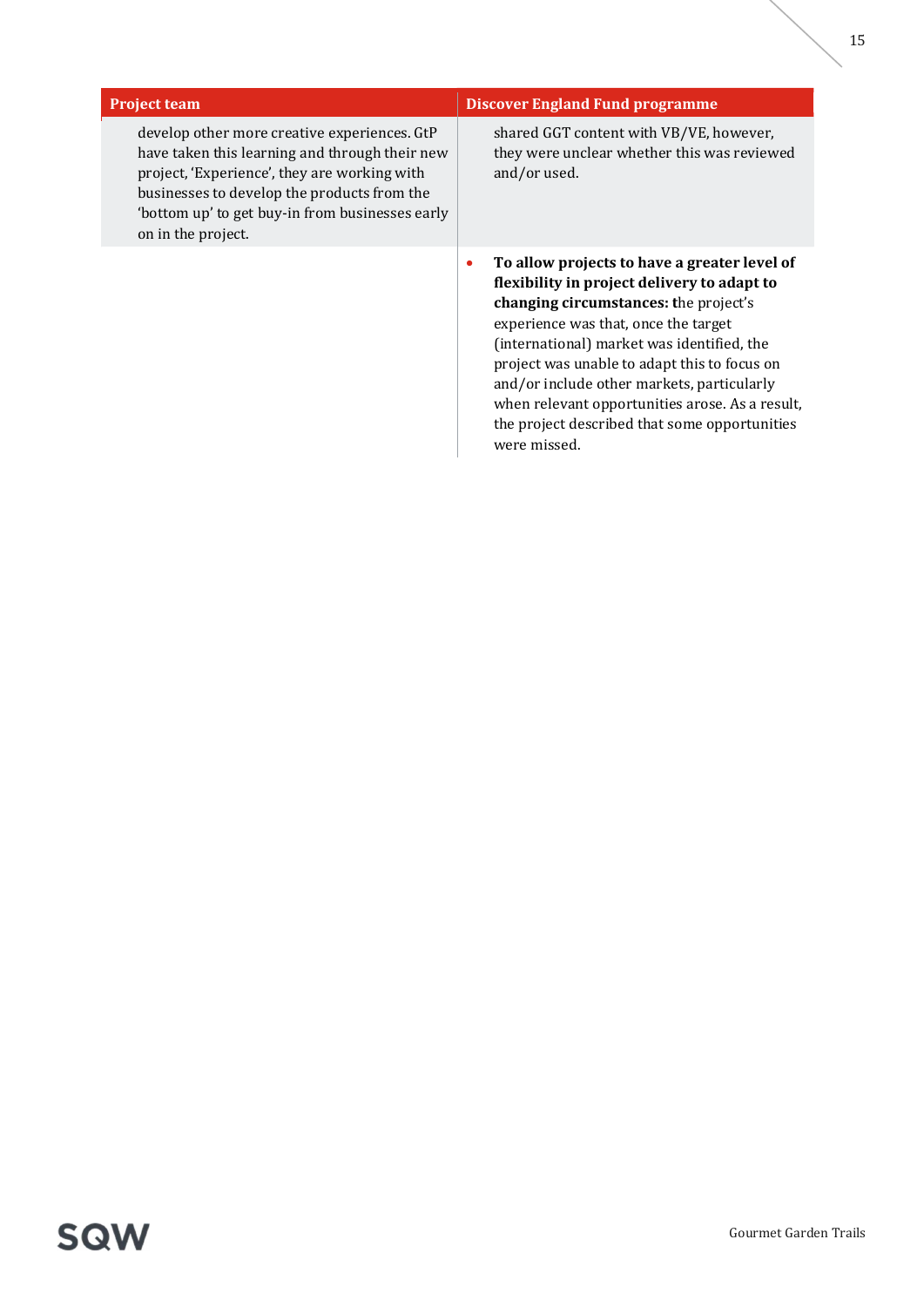## Annex A: Logic Model

### Programme Context

- 
- 

- Rationale for intervention<br>• Increased interest in food and drink tourism links stronglyto England's farming and food production but awareness of potential experiences and products available is low
- 
- **Annex A: Logic Model**<br>
Programme Context<br>
 Moreasingly competitive and growing global tourism industry; market looking for up-to-date quality product, with accessible well-presented information and secure booking platfor **Armex A: Logic Model**<br>• Programme Context<br>• Mocessingly competitive and growing global tourism industry: market looking for up-to-date quality product, with accessible well-presented information and secure booking platfor • Increased interest in food and drink tourism interest interest interest control and strongly competitive and gradient and the strongly competitive and gradient product with a consistence interest information and secure • To encourage a greater focus on tourism contact the research of the secure internation and secure booking platforms<br>
• More thanks the membership of the secure of the state of the control of the membership of the state • **Programme Context**<br>• Incosainty corresponding provides an opportunity to change provides and the projection of the provides and the provides and the provides and the first provides and the first provides and the first amongst tourists from Germany and the Netherlands **Armex A: Logic Model**<br>
Programme Context<br>
• Increasinglycompetitive and growing global tourism industry, market looking for up-to-date quality product, with accessible well-presented<br>
• We strategic prointed and think to • **Improved perception and reputation of England's food offer among visitors from Germany and reputation of England's for the China of China and reputation of England's formulation of England's formulation of England's for Arrives and the counties and instantial park of the counter of the counter of the counter of the counter of the state of the counter of the state of the state of the state of the state of the counter of the counter of the** • Legacy impacts - Legacy impacts - Concept is sustained in the counties (Cheshire, Essex, Hertfordshire, Kent, the Peak District and the firstname counter that the firstname counter that the firstname counter the firstna **Frogramme Context**<br>
• Frecesiality correlation of the context interaction of distribution of the state of problem and the state of the state of the state of the state of the state of the state of the state of the state o **Frogramma Context**<br>
• Increased visibility and growing global tourism industry market looking for up-to-date quality product, with accessible well-prosented information of the transformation of the transformation of the and food production but are and the Peak District and products and products and interests and interests and interests and interests are performation burst Engage and The Peak District Associate the Peak District Associate lactor (international understanding of Wider toutinn options culture in Evaluation (internation and Trade Euro<br>
Unider to the Peak District States in the with marking and the Number of Chenge of the States In the Chenge

- Intended net impacts<br>• More visitors from Germanyand the Netherlands visit rural England or travel outside London to rural England
- 
- 
- Derbyshire); GGT concept is extended to 2 new areas of England **Frogramme Context**<br>• Noresingly<br>competitive and growing global lourism industry market looking for up-to-date quality product, with a<br>conde for intervention or travel Britain overseas, bottine growth in international leis **Armex 4: Logic Model**<br> **Programme Context**<br>
• Increasingly competitive and growing global but is minitediatry market looking for up-0-date quality product, with accessible<br>
• More at also proportion food and drink but is **Fronties of Constrainers**<br>• Increased wincompactive and growing plots location of respectively, mathematically provide the respectively. With accessible respectively in the state of reference of respectively. The state of **Example Constrained Constrained Systems (Constrained System System System System System System System System System System System System System System System System System System System System System System System System Frogramme Context**<br>
• **Locycle Model**<br>
• Recessingly competitive and growing global sturisminidustry market looking for up-b-date quality product, with accessite well :<br>
• Restates plury competitive to market Britain ov **•• Increased visitor selling GGT products including CGT products in German Dutch marketics in German Context<br>
•• Increased increase to the product of the stational effection of the stational effection of the formula mark Programme Context**<br>
• Increasingly<br>competitive and growing global tourism industry, market looking for up-to-date quality product<br>
• IS strategic priorities to: market Britain overseas, to drive growth in international le • Increased interestin footand drink tourism links strongly be Figure and foota production but awarened that the transmitter of the production but all the methods of the figure of the production build Engine and the stre • To encourage a greater focus to noutrino priori in collecting that are the solid and that of the fourth of the SU interaries in the property of the SU interaries and 10 itinerary and the Netherlands visitrural England or • The project provides an opportunity ob change perceptions of the five countes and 1 national park (Chesh<br>
• monogatourists for Germanyand the Netherlands<br>
• More visitors for Germanyand the Netherlands<br>
• More visitors **htended one through startern and the exist one of the control of the control of the control of England of two louiside London brural England<br>
More vsitions from Germanyand the Neherlands visiturial England or travel loui ntended net impacts<br>
More sitens from Germanyand the Netherlands visit tural England or travel contiete Lamp<br>
improved perception and reputation of England's tood offer among visitors form Germanyand the Netherlands<br>
Engl** Findred perception and rejeutation of England's food offer among vistics from Germanyand the Nethering and the Nethering of Conseption and the Nethering Chesnic Legacy impacts - Legacy impacts - Legacy impacts and the fo EC.5m interested visits for periodic for south the South of South and 1 national park, average increase per feeds in the University Press and The University (SGT concept) is extended to 2 new areas of England<br>
Internet d Legacy impacts - GGT conceptis extatianed in the five countes (Cheshire, Essex, Herifordshire, Kent, the legacy impacts - GGT conceptising the and are ware as of England<br>
Internal conceptions are associated by 2022. result

- Intended outcomes<br>• 5.525 independent GGT bookings by 2020 resulting in an additional 1.100 visits per county
- 
- 
- 
- 
- 
- 
- 
- markets<br>Increased visitor satisfaction

### Intended outputs

- Product development
- 
- 
- which links customers to local agents in target markets for quotes /bookings . Trade toolkit developed and in use
- 
- 

## **Consumer Market**<br>• Press toolkit developed

- 
- 
- 

### Travel Trade Engagement

- 
- 
- international)
- 
- 
- 

### Business support and development

- Objectives<br>• To develop bookable tourism products in line with market trends and in response to consumer demands in the food and drink, and horticultural industries<br>To change the perception of England's food offer among visitors from Germany
- and the Netherlands
- Fresented information and secure booking platforms<br>
speciences and products available is low<br>
methods cubstic London<br>
methods cubstical Condon<br>
Fig. Kertl, the Peak District & Derbyshire) in terms of food and drink, and ho Fresented information and secure booking platforms<br>
speciences and products available is low<br>
metroplions outside London<br>
metroplions outside london<br>
metroplions outside to change the perception of England's form Germany<br> Free presented information and secure booking platforms<br>
the volume and products available is low<br>
moptions outside Lordon<br>
The volume of total and the Peak District & Derbyshire) in terms of food and drink, and horticultu England, in 5 counties and 1 national park (Cheshire, Essex, Hertfordshire, Kent, sented information and secure booking platforms<br>transpare and products available is low<br>philons outside London<br>Scentist & Derbyshire) in terms of food and drink, and horticulture<br>plectives<br>decree bookside leurism products Freesented information and secure booking platforms<br>
speriences and products available is low<br>
im options outside London<br>
implicance, Kent, the Peak District & Derbyshire) in terms of food and drink, and horticulture<br>
Colo Free and produces and produces and produces and produces and produces and produces and produces and produces and produces and produces and produces and produces are more in the Peak District & Dertyshire) in terms of food presented information and secure booking platforms<br>
• werefiences and products available is low<br>
• moptions outside London<br>
• moptions outside London<br>
• The Kent, the Peak District & Derbyshire) in terms of food and drink, From South and Secure booking platforms<br>
the methods and products available is low<br>
im criticis and products available is low<br>
implies to substitute Derbyshire) in terms of food and drink, and horitouture<br>
To develop booka presented information and secure booking platforms<br>
sponiences and products available is low<br>
meptions autside London<br>
ine, Kent, the Peak District & Derbyshire) in terms of food and drink, and horiculture<br>  $\Gamma$ , To develo presented information and secure booking platforms<br>
operiences and products available is low<br>
in cphons outside London<br>
in proforms outside London<br>
The result of the many of the search burstine products in line with market **Objectives**<br>• To develop bookable bursins products in line with markettends and intesponse<br>to consumer demands in the lood and drink, and horicultural industries<br>and the Nethelands<br>and the Nethelands<br>and the Nethelands<br>fo to consumer demands in the food and drink, and hoticultural industries<br>
To change the perception of England is food offer among visitors from Germany<br>
and the Netherlands<br>
To grow the volume and spend of busines from Germa
- that offer a diversity of food and garden products

### Inputs (related to project)

- 
- 
- 
- and Southeastern
- 

### **Activities**

- Product development develop itineraries for Cheshire, Essex, Hertfordshire, Kent, the Peak District & Derbyshire; develop a website; create promotional videos and image library
- Consumer Market Engagement develop a press toolkit; arrange press/social media influencer visit(s); design market awareness/consumer facing advertising
- campaign(s) with partners (e.g. P&O Ferries)<br>Travel Trade Engagement arrange familiarisation visit(s): attend travel trade show<br>shows (UK, international) and test potential products; develop a travel trade shows (UK, international) and test potential products; develop a travel trade
- businesses; advertise for business onboarding; train staff within all engaged businesses (via events and online) Uside London brural England<br>
ascept des Baltending Scheen and Belteville Scheen and Belteville Scheen and the New Trade tool of an internal sext<br>
and the New Trade tooler and the New Trade tooler and the New Trade tool Uside London brural England<br>
at a conseil of the Stream of the Stream of the Stream of the Stream of the Stream of the Stream of travel travel travel travel travel travel travel travel travel travel travel travel trave the the the the the the sell General of the New Entail General of the New Entail General of the Sell GGT is the sell GGT is the sell GGT is trained to sell GGT is the sell GGT is trained to sell GGT is the sell GGT is th products<br>products and the context of the set of the set of the set of the set of the set of the set of the set of the set of the set of the set of the set of the set of the set of the set of the set of the set of the set o Fravel Trade Engagement<br>
- and the Netherland in Southerland Special in Southerland in Form and Southern School and The David Clearly<br>
Its per ocunty)<br>
the central in Southern Scher and The David Clearly and David Scher an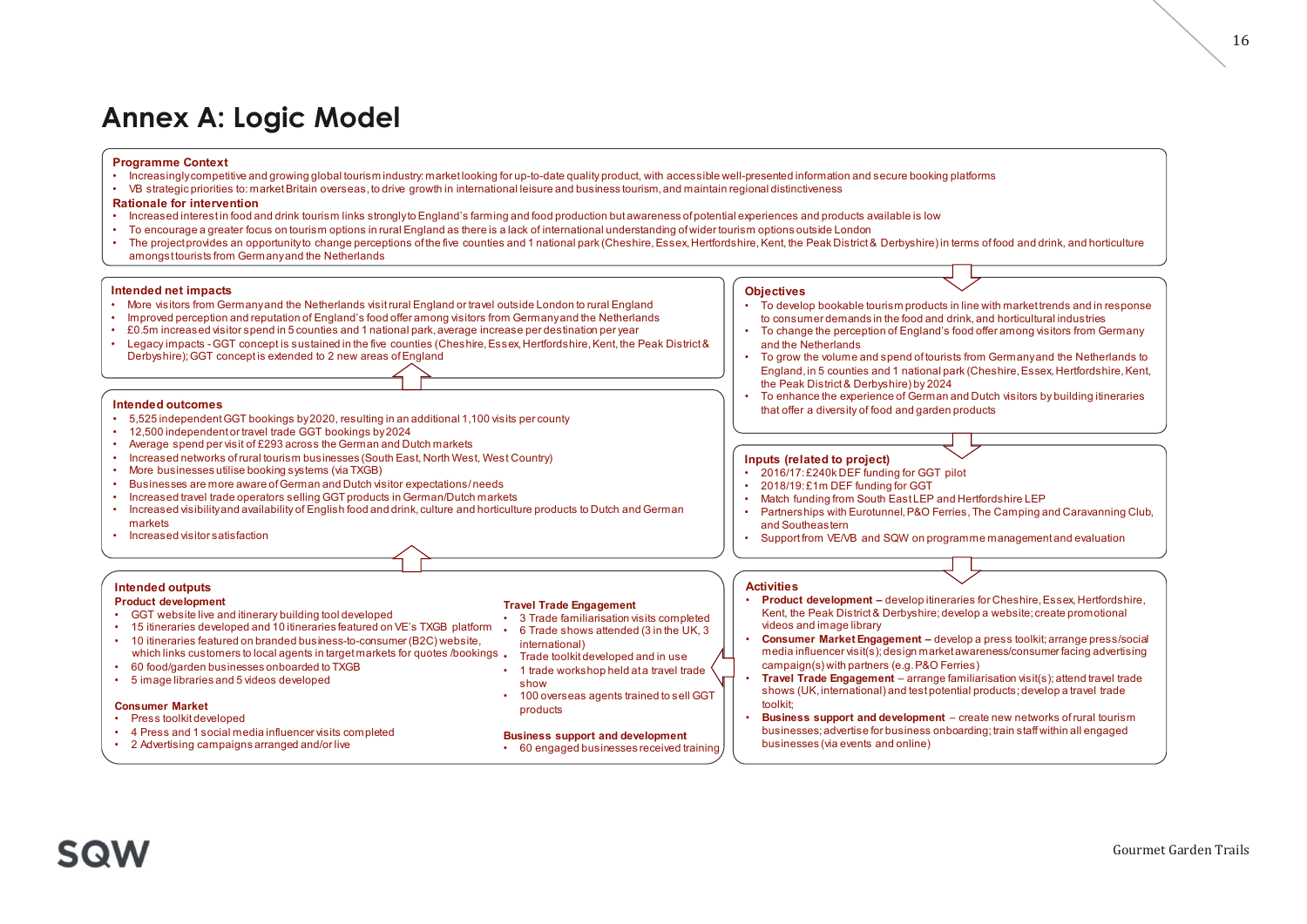# Annex B: Business Survey Findings

This section provides an overview of the key findings of a business survey that was completed in Autumn 2020.

## Business characteristics

The survey was completed by 11 respondents, giving a response rate of 6.6% based on the 167 business it was sent to. These businesses were spread across five different counties.

### Table 3: Location of businesses (N=11)

| <b>Region</b>  | <b>Number of respondents</b>                                 |
|----------------|--------------------------------------------------------------|
| Kent           | 3                                                            |
| Essex          |                                                              |
| Derbyshire     | 2                                                            |
| Leicestershire |                                                              |
| Cambridgeshire |                                                              |
| No response    | 3<br>$\sim$ $\sim$ $\sim$ $\sim$ $\sim$ $\sim$ $\sim$ $\sim$ |

SQW based on GGT business survey

There was a variety of business types amongst the respondents including visitor attractions and eateries. Three businesses selected "other" types of business, these are: a garden/plant nursery, a brewery and a wine estate.

## Table 4: What type of business are you? (N=11)

| <b>Business type</b>               | <b>Number of respondents</b> |
|------------------------------------|------------------------------|
| Hotel                              | 1                            |
| B&B/ guesthouse                    | 1                            |
| Self-catering accommodation        | $\mathbf{0}$                 |
| Holiday parks/caravan/camping site | $\mathbf{0}$                 |
| Café/pub/restaurant                | $\overline{2}$               |
| Visitor attraction                 | 2                            |
| Activity provider                  | $\mathbf{0}$                 |
| Transport provider                 | $\mathbf{0}$                 |
| Travel agencies/holiday packagers  | 1                            |
| Other (please specify):            | 3                            |
| No response                        | 3                            |

SQW based on GGT business survey. Note: several respondents selected more than one business type.

In terms of the business size, all of the businesses that answered this question were relatively small (under 50 employees).

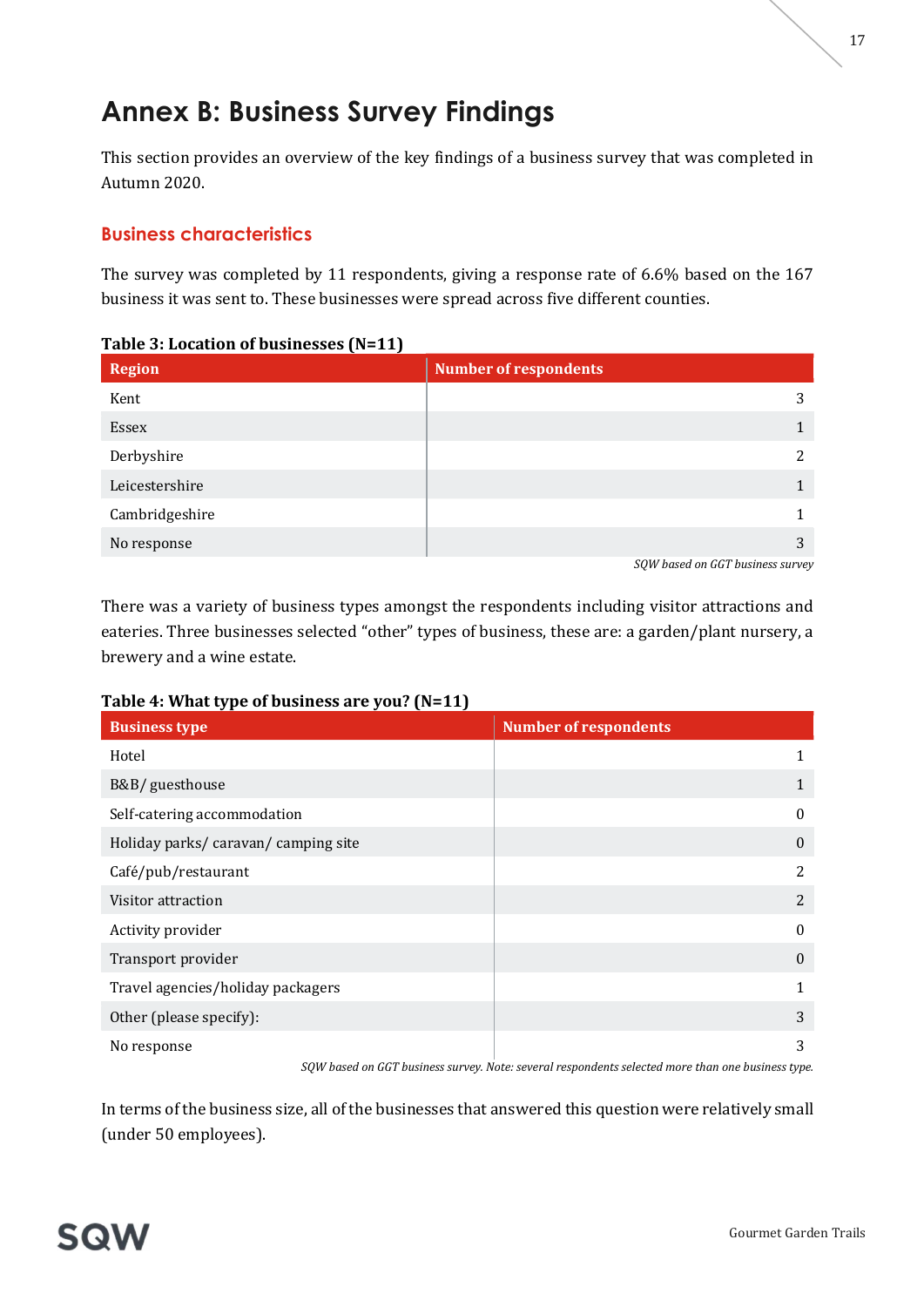

Table 5: How many people does your business employ? (N=11)

SQW based on GGT business survey

## Involvement with GGT

Businesses were involved with GGT in a variety of ways: one received one to one business support; one attended workshops or events and two were involved with the development of itineraries or experiences. One also noted that they were listed on the GGT website and one said that they received information from the project. None of the respondents used toolkits or other resources that were produced by the project.

The earliest involvement amongst the respondents was October 2017. Two more began their involvement in 2018 and a further four in 2019, with the latest beginning in May 2019. Four businesses did not answer this question. Five respondents said that they are still involved with the project, as they are listed on the website.

## Table 6: Are you still involved with the Gourmet Garden Trails project? (N=11)

| Answer         | <b>Number of businesses</b>      |
|----------------|----------------------------------|
| Yes            |                                  |
| N <sub>o</sub> |                                  |
| No answer      |                                  |
|                | SQW based on GGT business survey |

## Reflections on GGT

Three respondents could provide details on the best aspects of the project, these were:

- the concept
- the project's ability to create awareness in overseas markets
- the potential to increase overseas visitor numbers

Businesses said that the project could be improved through:

- enhancing the usability of the website
- improving feedback processes so businesses can better understand how their product/service was received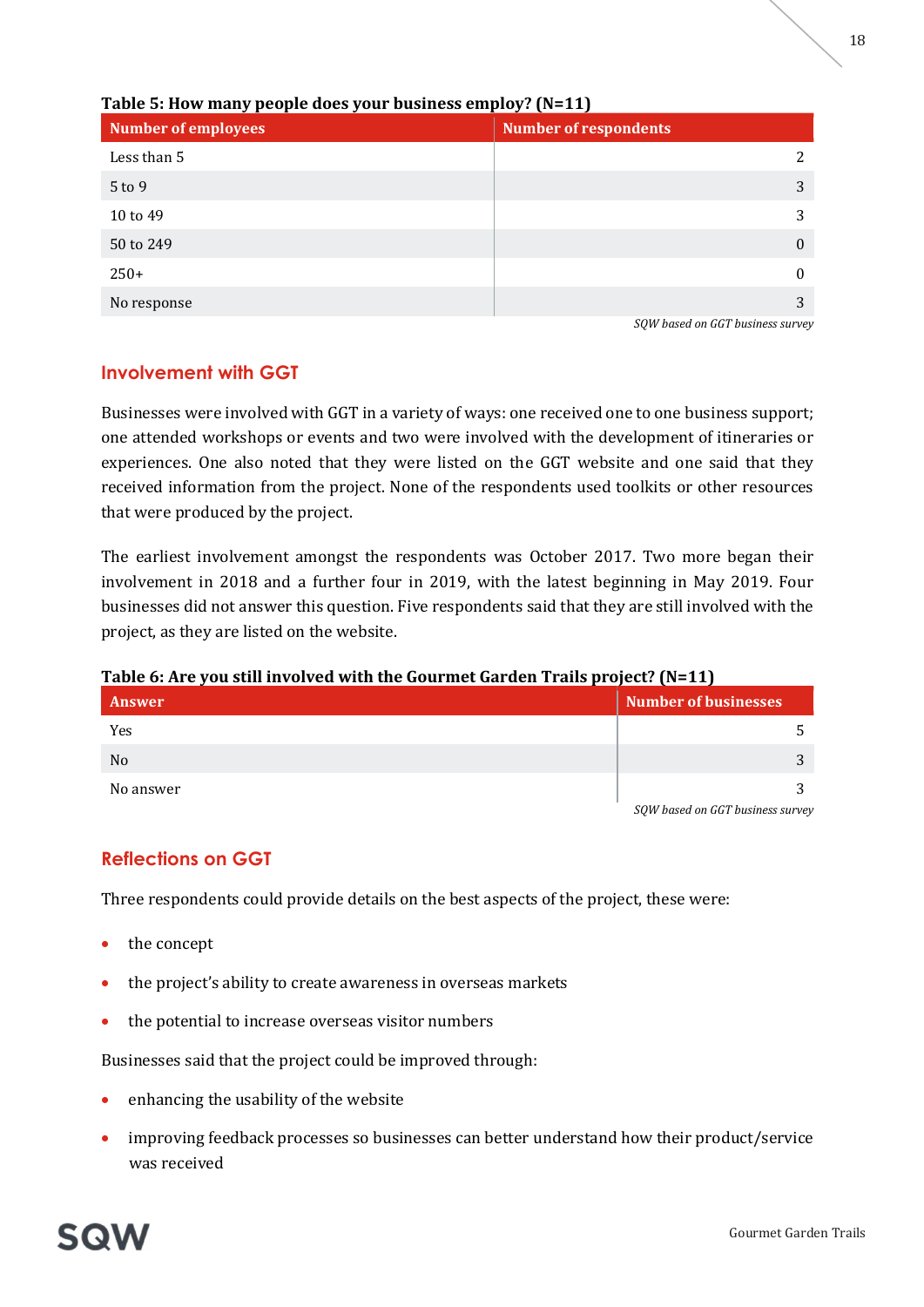**•** increasing the level of communication with businesses

## Impact of GGT

Some businesses reported that, before the pandemic, they experienced a number of positive outcomes from their involvement with GGT, such as an increased awareness of overseas markets and improved links with other tourism businesses.

| Table 7: Before the pandemic, did participating in Gourmet Garden Trails have any effect        |
|-------------------------------------------------------------------------------------------------|
| on the following? Rate on a scale of 1 to 5 where 1 is no effect and 5 is a significant effect. |
| $(N=11)$                                                                                        |

|                                                                | $\mathbf{1}$   | $\overline{2}$ | $\overline{3}$ | $\overline{4}$   | $\overline{5}$ | <b>NA</b>                        | N <sub>o</sub><br>respon<br>se |
|----------------------------------------------------------------|----------------|----------------|----------------|------------------|----------------|----------------------------------|--------------------------------|
| Your awareness of overseas<br>markets in general               | $\overline{4}$ | $\Omega$       | $\mathbf{1}$   | $\Omega$         | $\theta$       | 3                                | 3                              |
| Your awareness of German<br>and Dutch markets in<br>particular | 3              | $\theta$       | $\overline{2}$ | $\boldsymbol{0}$ | $\mathbf{1}$   | $\overline{2}$                   | 3                              |
| Your understanding of<br>overseas visitors' needs              | 3              | $\mathbf{1}$   | $\mathbf{1}$   | $\boldsymbol{0}$ | $\mathbf{1}$   | $\overline{2}$                   | 3                              |
| Your confidence in dealing<br>with overseas visitors           | $\overline{2}$ | $\overline{2}$ | $\mathbf{0}$   | $\boldsymbol{0}$ | $\mathbf{1}$   | 3                                | 3                              |
| Making your offer more<br>accessible to overseas visitors      | 3              | $\overline{2}$ | $\bf{0}$       | $\boldsymbol{0}$ | $\mathbf{1}$   | $\overline{2}$                   | 3                              |
| The quality of your offer to<br>overseas visitors              | 3              | $\mathbf{1}$   | $\mathbf{1}$   | $\boldsymbol{0}$ | $\mathbf{1}$   | $\overline{2}$                   | 3                              |
| Your links with the travel<br>trade                            | $\overline{2}$ | $\overline{2}$ | $\overline{2}$ | $\boldsymbol{0}$ | $\mathbf{0}$   | $\overline{2}$                   | 3                              |
| Your links with other tourism<br>businesses                    | 3              | $\mathbf{1}$   | 2              | $\mathbf{0}$     | $\theta$       | 2                                | 3                              |
| Your understanding of what<br>the area offers visitors         | 3              | $\mathbf{1}$   | $\theta$       | $\mathbf{1}$     | $\mathbf{1}$   | $\overline{2}$                   | 3                              |
|                                                                |                |                |                |                  |                | SOW based on GGT business survey |                                |

However, these improvements did not result in an effect on business performance for any of the businesses.

## Table 8: Before the pandemic, did participating in Gourmet Garden Trails have any effect on the performance of the business?

| Answer      | <b>Number of respondents</b> |
|-------------|------------------------------|
| Yes         | $\Omega$                     |
| No          |                              |
| Not sure    | ◠                            |
| No response | ີ                            |